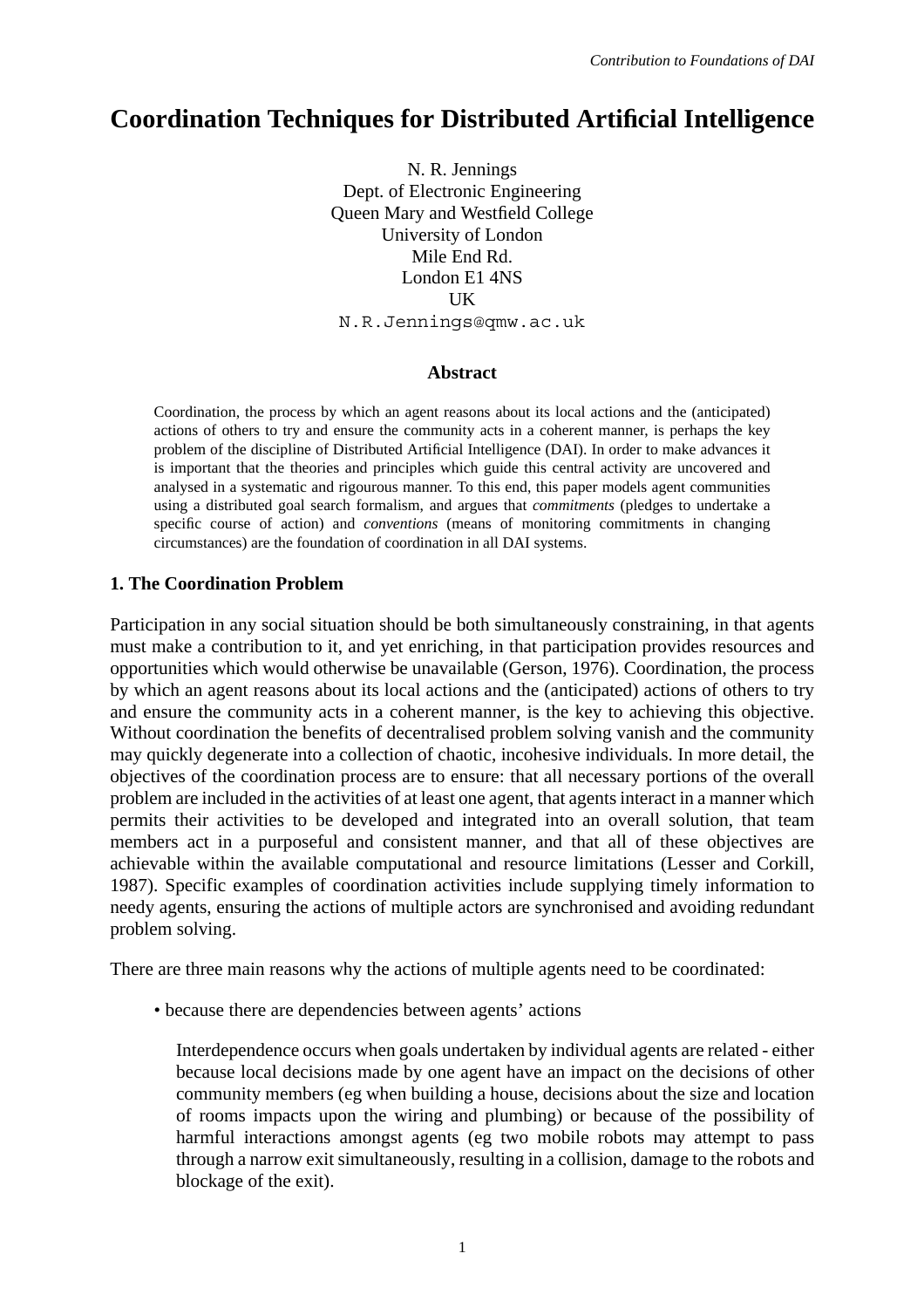• because there is a need to meet global constraints

Global constraints exist when the solution being developed by a group of agents must satisfy certain conditions if it is to be deemed successful. For instance, a house building team may have a budget of £250,000, a distributed monitoring system may have to react to critical events within 30 seconds and a distributed air traffic control system may have to control the planes with a fixed communication bandwidth. If individual agents acted in isolation and merely tried to optimise their local performance, then such overarching constraints are unlikely to be satisfied. Only through coordinated action will acceptable solutions be developed.

• because no one individual has sufficient competence, resources or information to solve the entire problem

Many problems cannot be solved by individuals working in isolation because they do not possess the necessary expertise, resources or information. Relevant examples include the tasks of lifting a heavy object, driving in a convoy and playing a symphony. It may be impractical or undesirable to permanently synthesize the necessary components into a single entity because of historical, political, physical or social constraints, therefore temporary alliances through cooperative problem solving may be the only way to proceed. Differing expertise may need to be combined to produce a result outside of the scope of any of the individual constituents (eg in medical diagnosis, knowledge about heart disease, blood disorders and respiratory problems may need to be combined to diagnose a patient's illness). Different agents may have different resources (eg processing power, memory and communications) which all need to be harnessed to solve a complex problem. Finally, different agents may have different information or viewpoints of a problem (eg in concurrent engineering systems, the same product may be viewed from a design, manufacturing and marketing perspective).

Even when individuals can work independently, meaning coordination is not essential, information discovered by one agent can be of sufficient use to another that the two agents can solve the problem more than twice as fast. For example, when searching for a lost object in a large area it is often better, though not essential, to do so as a team. Analysis of this "combinatorial implosion" phenomena (Kornfield and Hewitt, 1981) has resulted in the postulation that cooperative search, when sufficiently large, can display universal characteristics which are independent of the nature of either the individual processes or the particular domain being tackled (Clearwater *et al.*, 1991).

If all the agents in the system could have complete knowledge of the goals, actions and interactions of their fellow community members and could also have infinite processing power, it would be possible to know exactly what each agent was doing at present and what it is intending to do in the future. In such instances, it would be possible to avoid conflicting and redundant efforts and systems could be perfectly coordinated (Malone, 1987). However such complete knowledge is infeasible, in any community of reasonable complexity, because bandwidth limitations make it impossible for agents to be constantly informed of all developments. Even in modestly sized communities, a complete analysis to determine the detailed activities of each agent is impractical - the computation and communication costs of determining the optimal set and allocation of activities far outweighs the improvement in problem solving performance (Corkill and Lesser, 1986).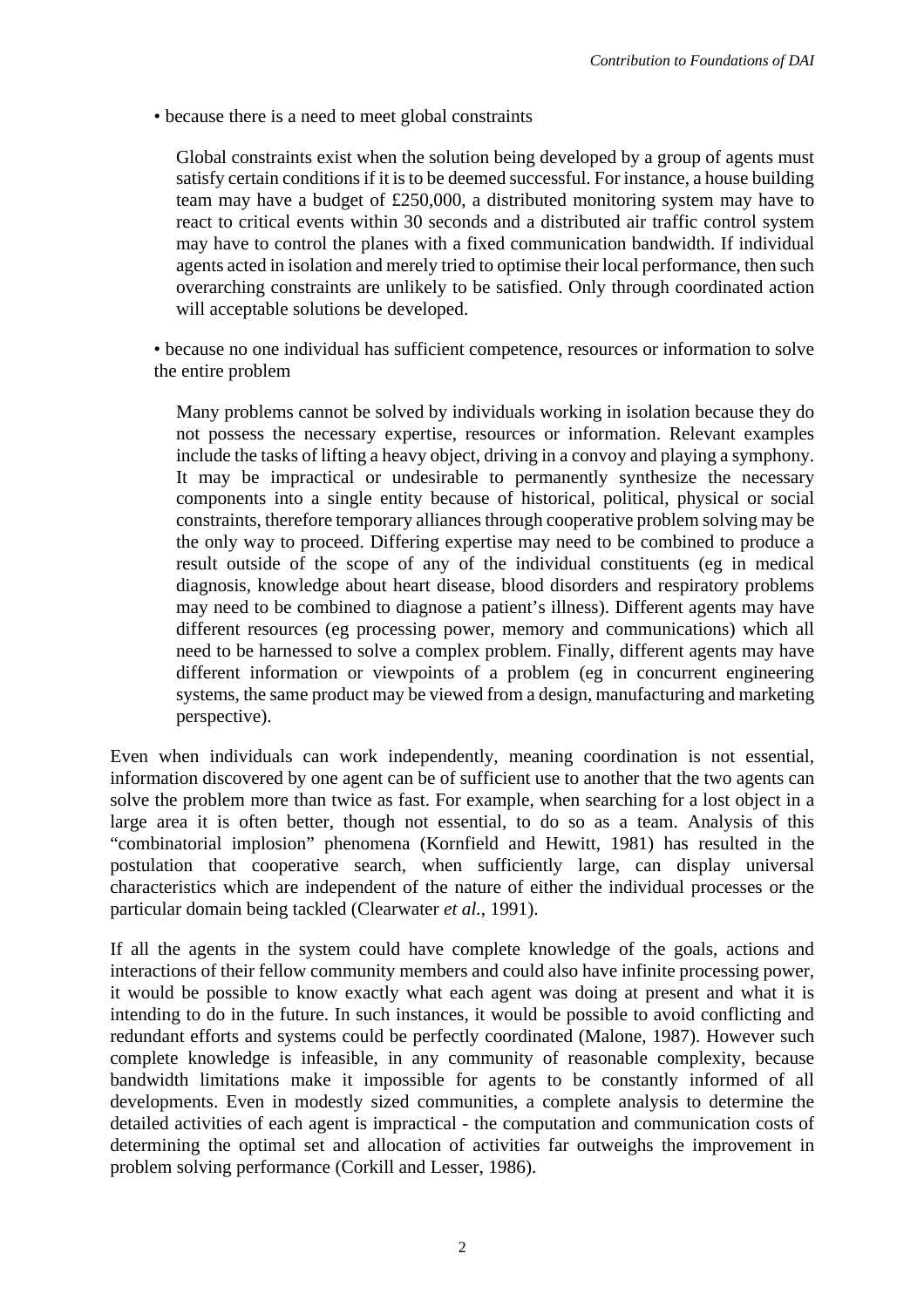As all community members cannot have a complete and accurate perspective of the overall system, the next easiest way of ensuring coherent behaviour is to have one agent with a wider picture. This global controller could then direct the activities of the others, assign agents to tasks and focus problem solving to ensure coherent behaviour. However such an approach is often impractical in realistic applications because even keeping one agent informed of all the actions in the community would swamp the available bandwidth. Also the controller would become a severe communication bottleneck and would render the remaining components unusable if it failed.

To produce systems without bottlenecks and which exhibit graceful degradation of performance, most DAI research has concentrated on developing communities in which both control and data are distributed. Distributed control means that individuals have a degree of autonomy in generating new actions and in deciding which tasks to do next. When designing such systems it is important to ensure that agents spend the bulk of their time engaged on solving the domain level problems for which they were built, rather than in communication and coordination activities. To this end, the community should be decomposed into the most modular units possible. However the designer should ensure that these units are of sufficient granularity to warrant the overhead inherent in goal distribution - distributing small tasks can prove more expensive than performing them in one place (Durfee *et al.*, 1987).

The disadvantage of distributing control and data is that knowledge of the system's overall state is dispersed throughout the community and each individual has only a partial and imprecise perspective. Thus there is an increased degree of uncertainty about each agent's actions, meaning that it more difficult to attain coherent global behaviour - for example, agents may spread misleading and distracting information, multiple agents may compete for unshareable resources simultaneously, agents may unwittingly undo the results of each others activities and the same actions may be carried out redundantly. Also the dynamics of such systems can become extremely complex, giving rise to nonlinear oscillations and chaos (Huberman and Hogg, 1988). In such cases the coordination process becomes correspondingly more difficult as well as more important<sup>1</sup>.

To develop better and more integrated models of coordination, and hence improve the efficiency and utility of DAI systems, it is necessary to obtain a deeper understanding of the fundamental concepts which underpin agent interactions. The first step in this analysis is to determine the perspective from which coordination should be described. When viewing agents from a purely behaviouristic (external) perspective, it is, in general, impossible to determine whether they have coordinated their actions. Firstly, actions may be incoherent even if the agents tried to coordinate their behaviour. This may occur, for instance, because their models of each other or of the environment are incorrect. For example, robot<sub>1</sub> may see robot<sub>2</sub> heading for exit<sub>2</sub> and, based on this observation and the subsequent deduction that it will use this exit, decide to use exit<sub>1</sub>. However if robot<sub>2</sub> is heading towards exit<sub>2</sub> to pick up a particular item and actually intends to use  $\text{exit}_1$  then there may be incoherent behaviour (both agents attempting to use the same exit) although there was coordination. Secondly, even if there is coherent action, it may not be as a consequence of coordination. For example imagine a group of people are sitting in a park (Searle, 1990). As a result of a sudden downpour all of them run to a tree in the middle of the park because it is the only available source of shelter. This is uncoordinated behaviour because each person has the intention of stopping themselves from becoming wet and

<sup>&</sup>lt;sup>1.</sup> Similar experiences have also been noted in organisational science: the greater the task uncertainty, the greater the amount of information which must be processed among decision makers during task execution in order to achieve a given level of performance (Galbraith, 1973).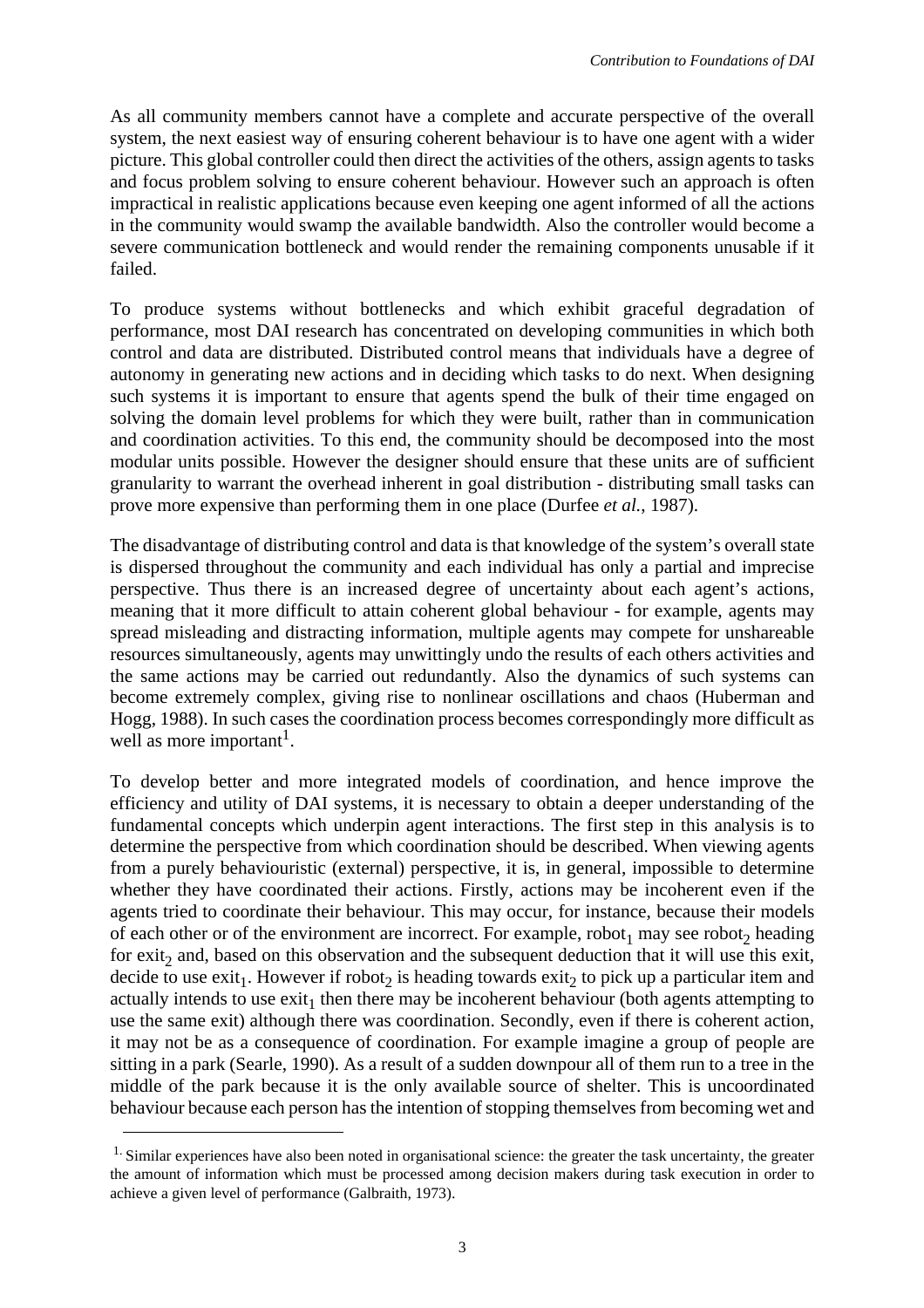even if they are aware of what others are doing and what their goals are, it does not affect their action. This contrasts with the situation in which the people are dancers and the choreography calls for them to converge on a common point (the tree). In this case the individuals are performing exactly the same actions as before, but it is coordinated behaviour because they each have the aim of meeting at the central point as a consequence of the overall aim of executing the dance. For these two reasons, the coordination process is best studied by examining the internal structure of the individual agents (i.e. the agents' beliefs, desires, preferences, intentions, and so on).

Having decided upon a perspective, the next decisions concern the model that will be used to describe the problem and the structures that will be used to describe the agents. Here a distributed goal search formalism is used to characterise DAI systems (section 2) and the key agent structures are *commitment* and *convention* (section three). This model of coordination is founded upon the "*Centrality of Commitments and Conventions Hypothesis*" which states that: *all coordination mechanisms can ultimately be reduced to commitments and their associated (social) conventions*. Commitments are viewed as pledges to undertake a specified course of action, while conventions provide a means of monitoring commitments in changing circumstances. The former provide a degree of predictability so that agents can take the (future) activities of others into consideration when dealing with inter-agent dependencies, global constraints or resource utilization conflicts. The latter provide the flexibility which cooperating agents need if they are to cope with being situated in dynamic environments. To operate effectively when the external world and their own beliefs are constantly changing, agents must possess a mechanism for evaluating whether existing commitments are still valid. Conventions provide this mechanism: defining the conditions under which commitments should be reassessed and specifying the associated actions which should be undertaken in such situations. Finally, section four investigates three prominent coordination techniques (organisational structuring, meta-level information exchange and multi-agent planning) and shows how they can all be reformulated in terms of commitments and conventions - thus providing further evidence for the main claim of this paper.

#### **2. Modelling Distributed AI Systems as a Distributed Goal Search Problem**

Several authors have recently characterised DAI as a form of distributed goal search with multiple loci of control (Durfee and Montgomery, 1991; Gasser, 1992; Jennings, 1993; Lesser, 1991). Adopting Lesser's basic formalism, the actions of  $Agent_1$  and  $Agent_2$  in solving goals  $G_{0}^{1}$  and  $G_{0}^{2}$  respectively can be expressed as a classical AND/OR goal structure search<sup>2</sup> (figure 1). The classical graph structure has been augmented to include a representation of the interdependencies between the goals and to indicate the resources needed to solve the primitive goals (leaf nodes). Interdependencies can exist between high level sibling goals, such as  $G^1$ <sub>1</sub> and  $G^1$ <sub>2</sub>, or they can be more distant in the goal structure (eg between  $G^1$ <sub>1,1</sub> and  $G^2$ <sub>p,2</sub>). In the latter case,  $G_{1}^{1}$  and  $G_{p}^{2}$  become interacting goals if  $G_{1,1}^{1}$  is used to solve  $G_{1}^{1}$ . Indirect dependencies exist between goals through shared resources (eg  $G_{m,1,2}^1$  and  $G_{p,2,2}^2$  through resource  $d_{j}^{1}$ ). Resource dependencies can be removed simply by providing more of the resource in question; dependencies between goals, on the other hand, cannot be circumvented as they are a logical consequence of the community's environment. In all other aspects, the two types of dependency are identical.

<sup>&</sup>lt;sup>2.</sup> Figure 1 represents a typical multi-agent situation in which each individual has its own goals, but it must interact with others to achieve them. In contrast, a distributed problem solving system would have a single root node corresponding to the common objective.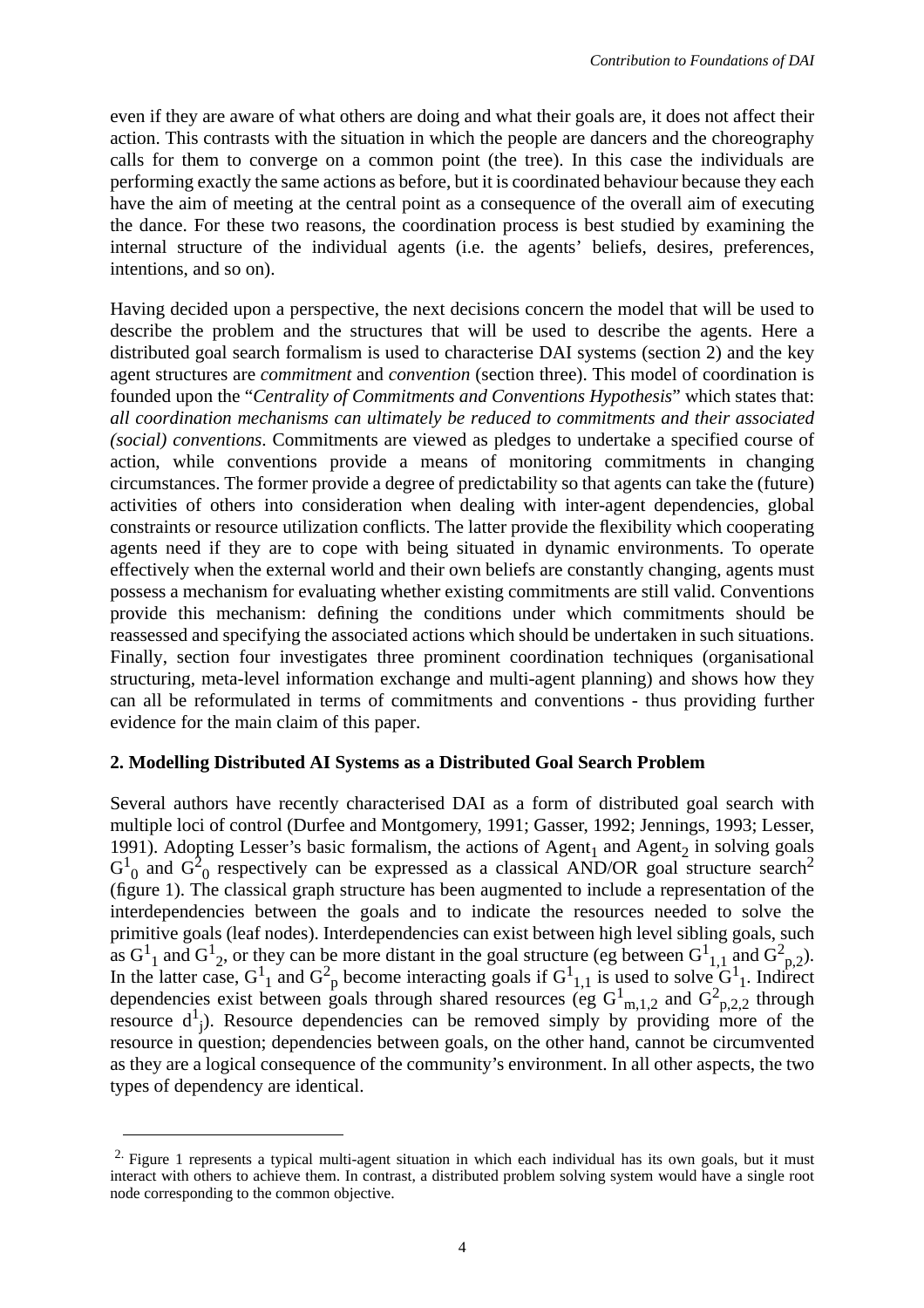

Figure 1: A distributed goal search tree involving  $Agent_1$  and  $Agent_2$ . The dotted arrows indicate interdependencies between goals and data in different agents, solid arrows dependencies within an agent. The superscripts associated with goals and data indicate the agent which contains them (Jennings, 1993).

Interdependencies can be classified along two orthogonal dimensions: whether they are weak or strong, and whether they are uni-directional or bi-directional. S*trong dependencies* must be satisfied if the dependent goal is to succeed; *weak dependencies* facilitate or constrain problem solving but need not be fulfilled for the dependent goal to succeed. An example of a strong dependency is where the output of a goal (G) is a mandatory input (I) for the dependent goal (DG) and where G is the only source of I in the community. A weak dependency exists if there is more than one source for I or if I is an optional input for DG. A *uni-directional* dependency (written  $G^1_{1,1} \to G^2_{p,2}$ ) means that agent<sub>2</sub>'s goal  $G_{p,2}$  is dependent (either strongly or weakly) on agent<sub>1</sub>'s goal  $G_{1,1}^{p,2}$ , but  $G_{1,1}^{1}$  is unaffected by  $G_{p,2}^{2}$ ; with *bi-directional* dependencies (written  $G^1_{m,1} \leftrightarrow G^2_{m,2}$ ) the goals of both agents are affected. The provision of information I by goal G for DG is an example of a uni-directional dependency  $(G \rightarrow DG)$ ; a bi-directional dependence occurs, for example, when two goals need to be performed simultaneously.

The nature of the inter-agent dependencies is the critical determinant of the type of coordination which will take place. For example, if Agent<sub>1</sub> knows that  $G_{p,2,2}^2$  requires resource  $d_{i,j}^1$  before it can start (strong dependency, uni-directional), then it may decide to execute  $G_{m,1,2}^{1'}$  (to produce the necessary resource) before  $G_{m,1,1}^{1}$  if there is no other information distinguishing between these two alternatives. Secondly, the relationship between  $G_{m,1}^1$  and  $G_{m,2}^2$  may stipulate that both actions need to be performed simultaneously (strong dependency, bi-directional) in which case the two agents need to reach an agreement about the respective execution times. Finally, if Agent<sub>1</sub> chose  $G_{1,1}^1$  as a means of satisfying  $G_{1}^1$  the result of this task may provide valuable information (weak dependency, uni-directional) which Agent<sub>2</sub> could use when solving  $G_{p,2}^2$  (eg it may provide a partial result which enables  $G_{p,2}^2$  to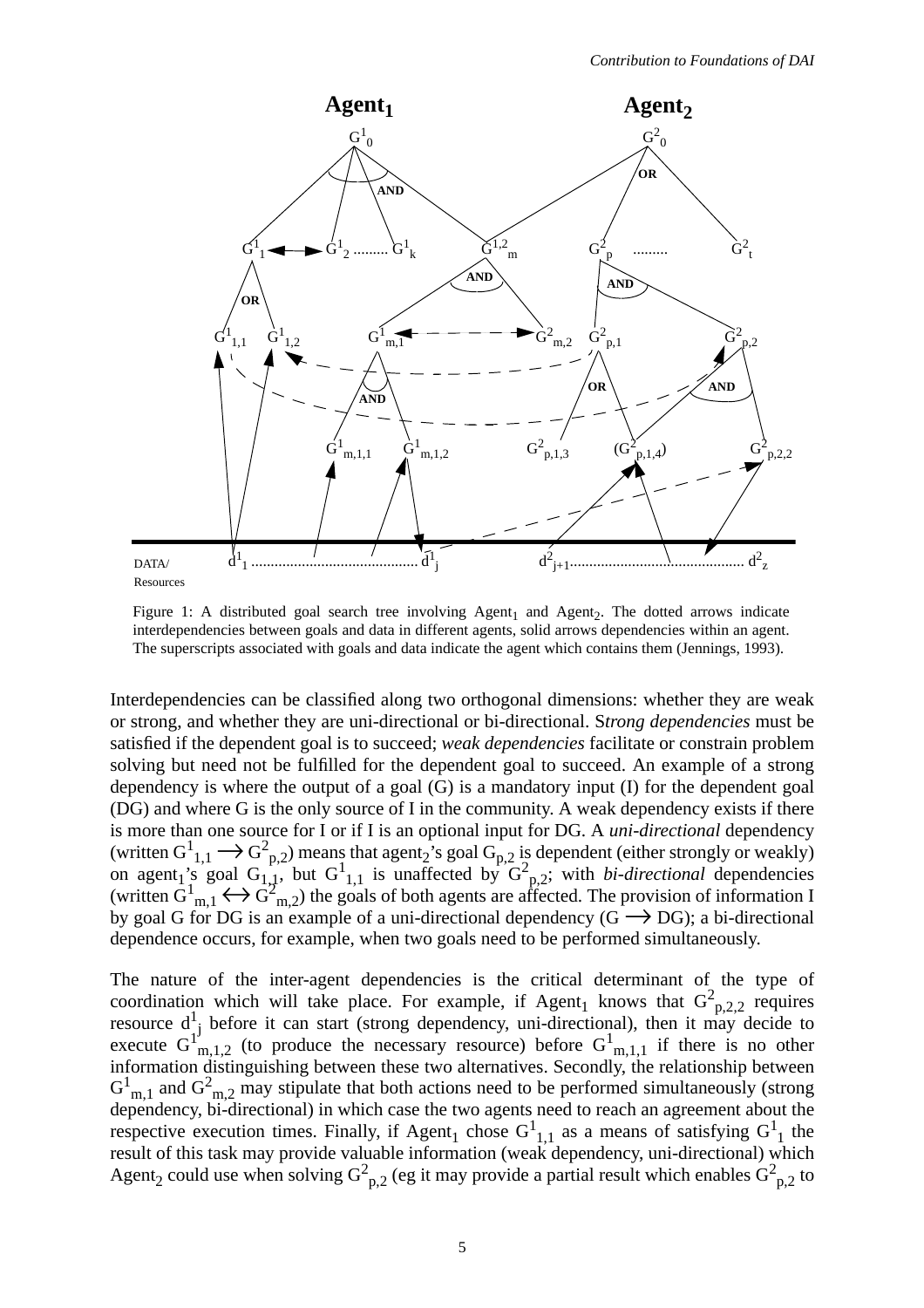be significantly shorter). Knowing this, Agent<sub>1</sub> will invoke an information sharing form of cooperation to supply Agent, with the necessary result when it becomes available.

It was necessary to extend Lesser's graph formalism to allow joint goals (eg  $G^{1,2}$ <sub>m</sub>) because joint goals are the basis of joint action (i.e. there can be no joint action unless there is first a joint goal). Joint actions are a sophisticated form of cooperation in which a team of agents decide to pursue a common goal in a cooperative manner (this contrasts with simpler forms of cooperation such as asking an agent to perform a single task or spontaneously volunteering relevant information to interested acquaintances). This form of interaction can be characterised as having the following properties: (i) the team members are mutually responsive to one another, (ii) the team members have a joint commitment to the joint activity, and (iii) the team members are committed to be mutually supportive of one another during the pursuit of their joint objective (Bratman, 1992). Joint goals differ from individual goals in that they are not directly associated with actions - for this reason, they must be mapped onto individual goals as only individual agents have the ability to act (perform domain level tasks). However joint goals can be in the mind of each individual which is acting as part of the collective, implying that everything necessary for team behaviour can be possessed by individual agents, even though the aim makes reference to the collective. Thus the joint goal  $G^{1,2}$ <sub>m</sub> is internalised within Agent<sub>1</sub> and Agent<sub>2</sub> and results in Agent<sub>1</sub> performing  $G_{m,1}^1$  and Agent<sub>2</sub> performing  $G_{m,2}^2$ .

Lesser (1991) makes the following general observations about the graph formalism. The entire goal structure need not be fully elaborated in order for problem solving to begin, it may be constructed as problem solving progresses. Developing the graph can be a complex social activity involving negotiation, persuasion and the resolution of conflicts or it may be undertaken centrally by one agent. Construction can involve a top-down elaboration based on higher-level goals, a bottom-up process driven by the data, or a mixture of the two. Finally, the formalism says nothing about whether the structure is statically defined or evolves dynamically from a composite view of the current, local goal structures of the individual agents.

Formulating a multi-agent system in this manner allows the activities which may require coordination to be clearly identified. Such activities include: (i) defining the goal graph (including identification and classification of interdependencies); (ii) assigning particular regions of the graph to appropriate agents; (iii) controlling decisions about which areas of the graph to explore; (iv) traversing the goal structure; and (v) ensuring that successful traversal of the search space is reported. Some of these activities may be collaborative and some may be carried out by an individual acting in isolation. Determining the approach adopted for each of the various phases is a matter of system design. It will depend upon the nature of the domain (eg in applications in which agents have distinct expertise, assignment of goals simply becomes a matter of identifying the individual capable of performing the activity), the type of agents included in the community (eg with autonomous agents, the global search space is given by the union of the local search spaces and each agent works on its own local goals), and the desired solution characteristics (eg to increase the likelihood of an important result being produced, the same area of the search space may be redundantly assigned to multiple agents, whereas if the desire is to optimise agent usage then such an arrangement is inefficient). This paper concentrates on the problems of deciding which areas of the graph to explore, actually executing the goal structure and ensuring that successful traversal of the goal graph is reported.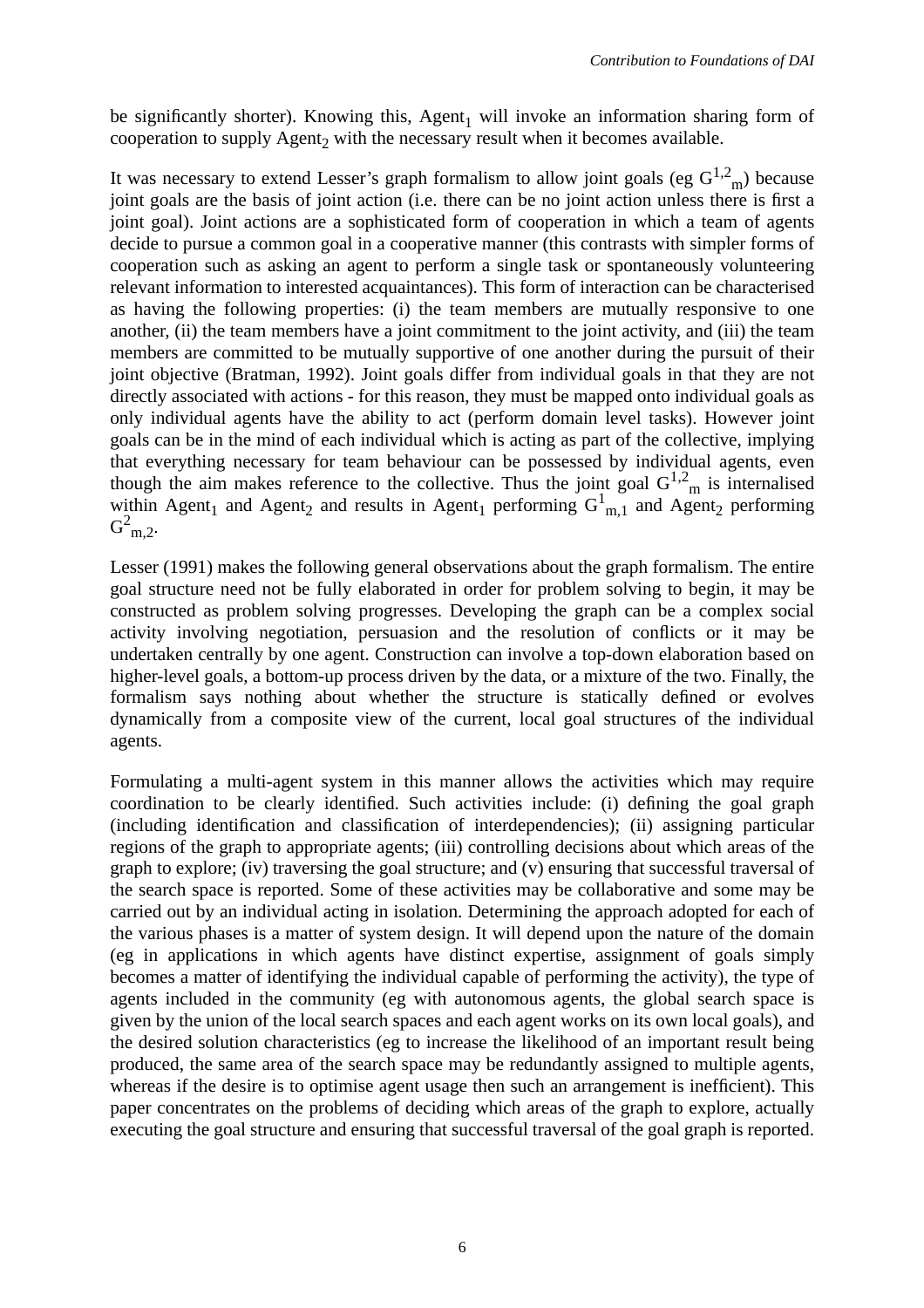## **3. The Commitment and Convention Model of Coordination**

This section describes the process of coordination in terms of the distributed goal graph of the previous section and shows that commitments and conventions are the key mechanisms controlling this activity. This section also argues for the centrality of commitments and conventions hypothesis which states that:

#### *All coordination mechanisms can ultimately be reduced to commitments and their associated conventions*

(Jennings, 1993)

#### **3.1 Detailing Commitments and Conventions**

This subsection provides a more precise characterisation of the properties of commitments (section 3.1.1), joint commitments (section 3.1.2), conventions (section 3.1.3) and social conventions (section 3.1.4) before section 3.2 shows how they are the key to the coordination process.

#### *3.1.1 Commitments*

Commitments can be seen to have a number of important properties (Becker, 1960; Bond, 1989; Bratman, 1987; Dennett, 1987; Fikes, 1982; Searle, 1983). Agents can make pledges about both actions and beliefs and these pledges can either be about the future or the past. Thus agent A can commit itself to play cricket tomorrow (object of commitment  $=$  action, time  $=$ future) and agent B can commit itself to believe a particular version of events about the reasons for the start of World War I (object of commitment  $=$  belief, time  $=$  past). For the purposes of coordination, however, the most important commitments are related to present and future beliefs and actions. No fundamental differences between pledges which are internalised within an agent (eg I will lose 12 pounds in weight) and pledges which are made to a second party (eg I will fix your car for you) are assumed. Commitments may be conditional - for example, A will play cricket tomorrow if the weather is sunny. Finally, a pledge to undertake an activity involves an associated commitment about the resources required to carry out that action. If A pledges to play cricket tomorrow, then it is also devoting its resources of time and energy to this activity.

If an agent commits itself to perform a particular action then, provided that its circumstances do not change, it will endeavour to honour that pledge. This obligation constrains an agent's subsequent decisions about undertaking fresh activities since it knows that sufficient resources must be reserved to honour its existing commitments. If an agent had infinite resources which could be freely allocated to any permutation of its commitments then there would be no such restrictions. However as most resources are finite, and constraints are often imposed by the environment, an agent is limited in the number and type of commitments it can make. For this reason, an agent's commitments should, as far as it is aware, be both internally consistent and consistent with its beliefs.

Commitments can be made at many different levels and have correspondingly different time horizons. When Agent<sub>1</sub> pledges to perform  $G<sup>1</sup><sub>0</sub>$  this will invariably be a high level objective (eg diagnose faults in an electricity network) to which it will probably remain committed for some considerable amount of time. The leaf nodes, on the other hand, will involve fairly specific courses of action (eg see if there is a fault in low voltage line<sub>1</sub>) and will have a correspondingly shorter duration.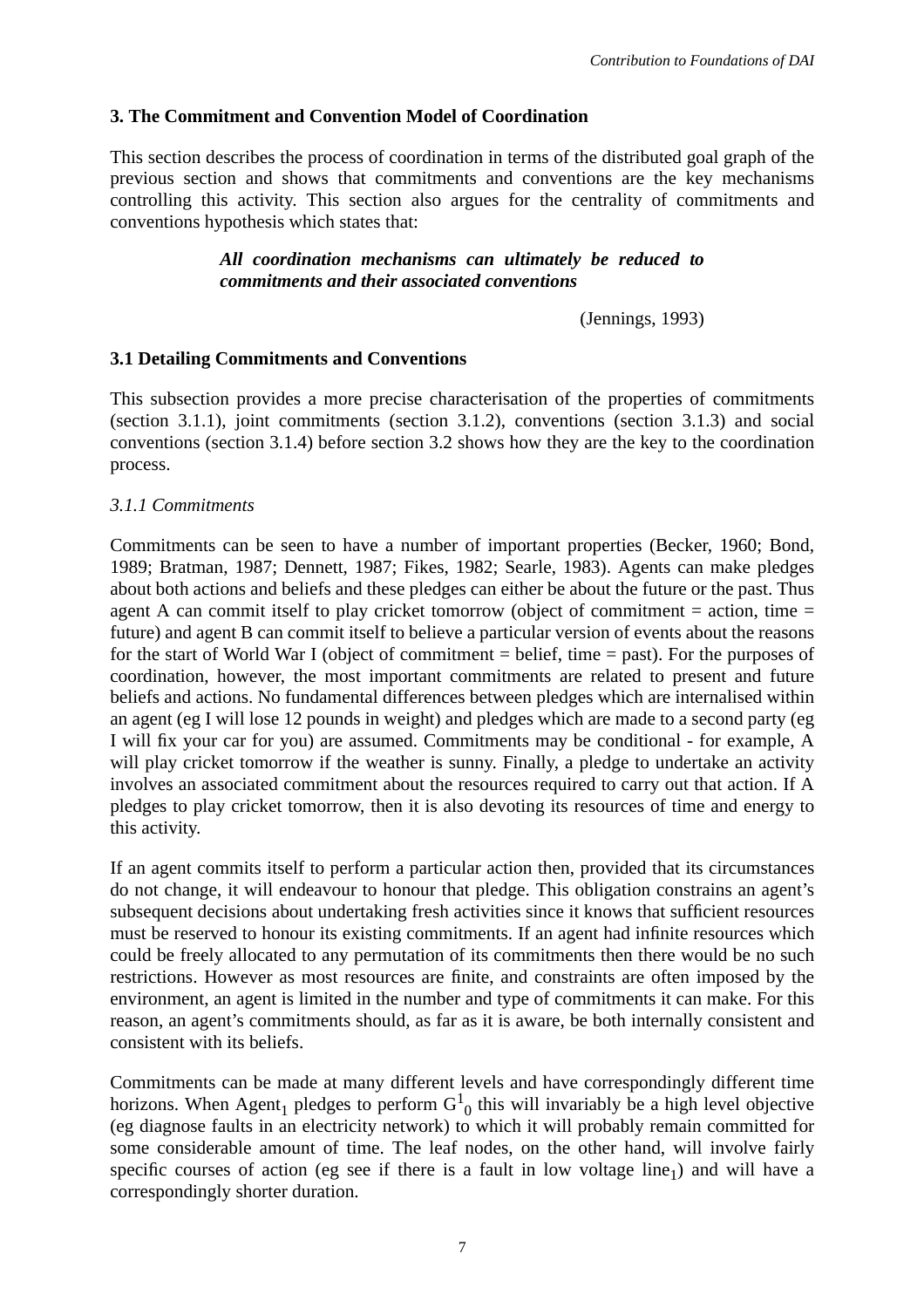Generally, the greater the degree of accuracy to which an agent knows its acquaintances' commitments, the more detailed its predictions can be and so the more coherently the community will behave. However it is not always desirable to transmit all of the low-level details about commitments - rather agents should communicate at a sufficiently detailed level to promote satisfactory coordination, but at a sufficiently abstract level to ensure agents retain a degree of flexibility in achieving their objectives in an uncertain environment. For example, knowing that Agent<sub>2</sub> is committed to  $G_{0}^{2}$ , gives no indication of whether  $G_{p,1}^{2}$  will be performed. However knowing that Agent<sub>2</sub> is committed to  $G_p^2$  means that it is possible to predict that  $G_{p,1}^2$  will indeed be performed and that Agent<sub>1</sub> can delay its processing of  $G_{1,2}^1$  to benefit from the weak, uni-directional dependence. Even if  $Agent_2$  communicated a more detailed description of its commitments, for instance that it will perform  $G_{p,1,3}^2$  this information will be of no additional benefit to Agent<sub>1</sub> since it is not dependent on how  $G_{p,1}^p$  is achieved. Not sending details of how  $G_{p,1}^2$  will be achieved also leaves Agent<sub>2</sub> unconstrained as to whether it will use  $G_{p,1,3}^2$  or  $G_{p,1,4}^2$ .

#### *3.1.2 Joint Commitments*

When agents decide to pursue a joint action, they must jointly commit themselves to a joint goal which will bring about the desired state of affairs (Cohen and Levesque, 1991; Grosz and Sidner, 1990; Jennings, 1992; Kinny *et al.*, 1992; Rao *et al.*, 1992; Searle, 1990; Tuomela and Miller, 1988). This joint commitment has all the aforementioned properties of individual commitment, but it has the additional constraint that it involves more than one agent<sup>3</sup>. This means the overall state of the joint commitment is distributed. (In contrast, with individual commitments the agent which has made the pledge is aware of its exact status as it forms part of its internal state). So, for example, the state of the joint commitment to the joint goal  $G_1^{1,2}$ <sub>m</sub> is distributed between Agent<sub>1</sub> in its processing of  $G_{m,1}^1$  and Agent<sub>2</sub> in its processing of  $G_{m,2}^2$ . Ideally all team members should have access to a shared mental state related to the joint commitment as this would ensure that they all have the same experiences and beliefs simultaneously. In such cases there would be no divergence amongst the group's members. However since joint actions are undertaken by individuals, and not the team *en masse*, it is the individuals which have first exposure to events related to the joint commitment. Thus a shared mental state is impossible, unless all the agents possess a single common structure which records all of their beliefs about the joint commitment (i.e. agents cannot have any local or private beliefs about the joint action). For example in a team search, if one agent satisfies the group's objective by finding the target item, then at that precise instant in time it is the only one which knows that the joint commitment has been fulfilled. This agent may subsequently inform the others of its achievements, meaning they all share a common perspective once more; however, in the meantime, the cooperating agents have diverged in their beliefs about the joint commitment.

#### *3.1.3 Conventions*

An agent should honour its commitments provided that its circumstances do not change. However in the majority of realistic scenarios agents are situated in time-varying and unpredictable contexts - the external world may change, the agent may become aware of new information, another agent may attempt to interact with it, and so on (Jennings, 1994). Therefore in many cases an agent's beliefs and desires will change between the making of a commitment and the associated intention actually being performed - in fact, the longer the time between these two events, the greater the likelihood of a change occurring. In some instances

<sup>&</sup>lt;sup>3.</sup> A joint commitment involving one agent is equivalent to an individual commitment.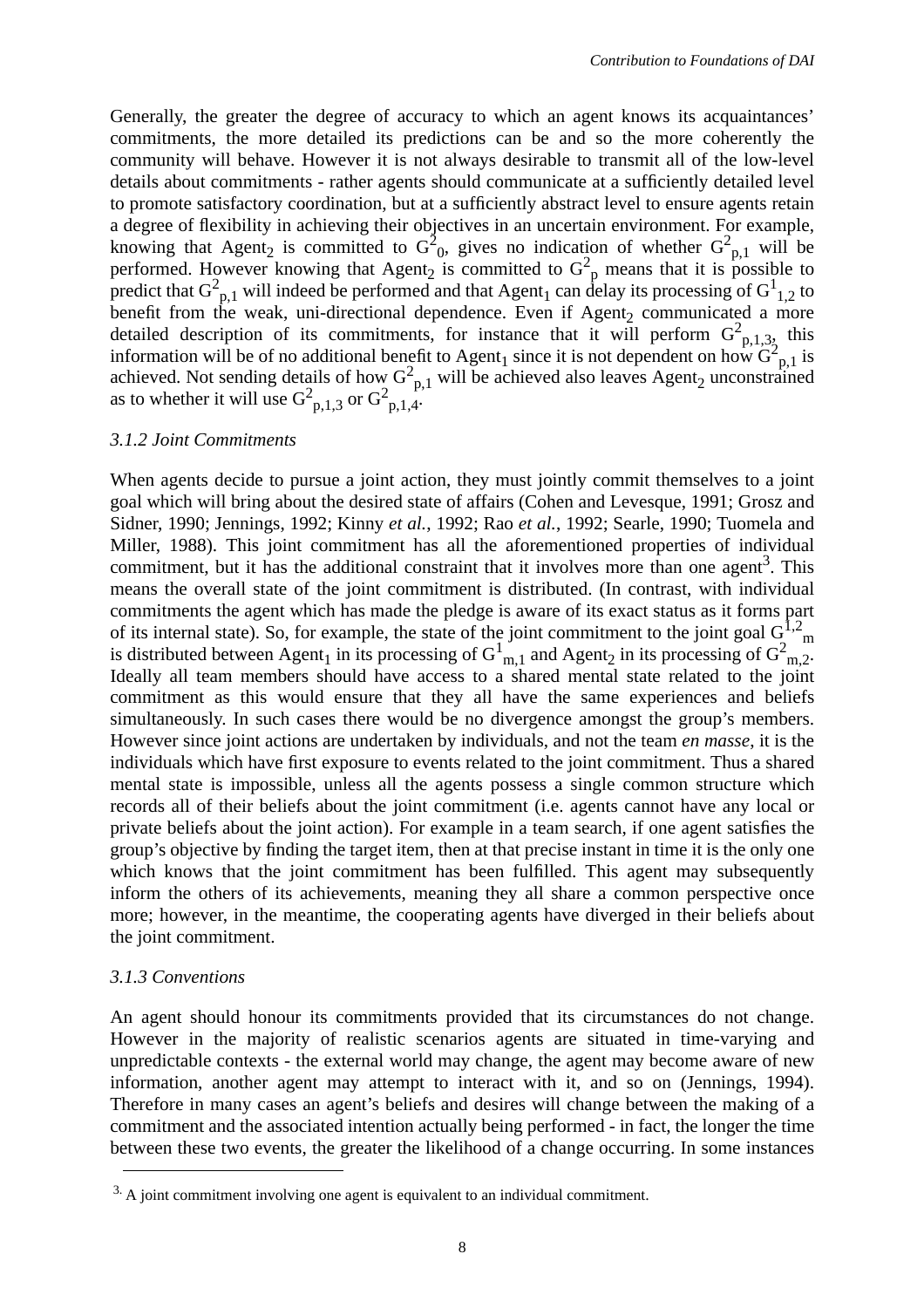these changes will leave the agent's commitments unaffected, but in other cases commitments may need to be reviewed. For example, if agent A is informed that the first customer at a new garage opening tomorrow will receive a Ferrari, then it may indeed revise its commitments about playing cricket. Therefore commitments should be relatively stable over time, but they should not be irrevocable.

To operate successfully and intelligently, agents need general policies for governing the reconsideration of their commitments. These *conventions* describe circumstances under which an agent should reconsider its commitments. They also indicate the appropriate course of action to either retain, rectify or abandon these commitments. An agent may have several different conventions at its disposal, although each of its commitments should be tracked using precisely one convention.

When specifying conventions a balance needs to be reached between constantly reconsidering all commitments (which will enable the agent to respond rapidly to changing circumstances, but will mean that it spends a significant percentage of its time reasoning about action rather than actually carrying out useful tasks) and never reconsidering commitments (which means agents spend most of their time acting, but what they are actually doing may not be particularly relevant in the light of subsequent changes). Kinny and Georgeff (1991) carried out a series of experiments in which different conventions were examined in environments exhibiting different rates of change. In all cases it was found that the "bold" agents (those which never reconsidered their commitments) performed better than the "normal" agents (those which are slightly more open to reconsideration) which were better than the "cautious" agents (those which were prone to reconsideration). However in rapidly changing and uncertain contexts, the utility of a relatively sophisticated convention is significantly increased. Indeed empirical evaluation has shown that in such circumstances conventions play a pivotal role in ensuring the community acts in a coherent manner (Jennings and Mamdani, 1992).

The lists of both the situations under which commitments should be reassessed and the actions which should be taken in such circumstances can be empty. So an agent can remain permanently committed to a goal even if it has been achieved or an agent can take no action as a result of changes in its circumstances. By means of an illustration, figure 2 shows a convention based upon Cohen and Levesque's (1990) model of individual rational behaviour it shows that an agent can renege upon a commitment if it believes that the commitment is satisfied or unattainable or if the motivation for the commitment is no longer present.

| CONVENTION: Cohen and Levesque Model                                                                                                       |
|--------------------------------------------------------------------------------------------------------------------------------------------|
| REASONS FOR RE-ASSESSING COMMITMENT:<br>• COMMITMENT SATISFIED<br>COMMITMENT UNATTAINARLE<br>• MOTIVATION FOR COMMITMENT NO LONGER PRESENT |
| ACTIONS:                                                                                                                                   |
| R1: IF COMMITMENT SATISFIED OR<br>COMMITMENT UNATTAINARLE OR<br>MOTIVATION FOR COMMITMENT NO LONGER PRESENT                                |
| THEN DROP COMMITMENT<br>Figure 2: Sample Convention                                                                                        |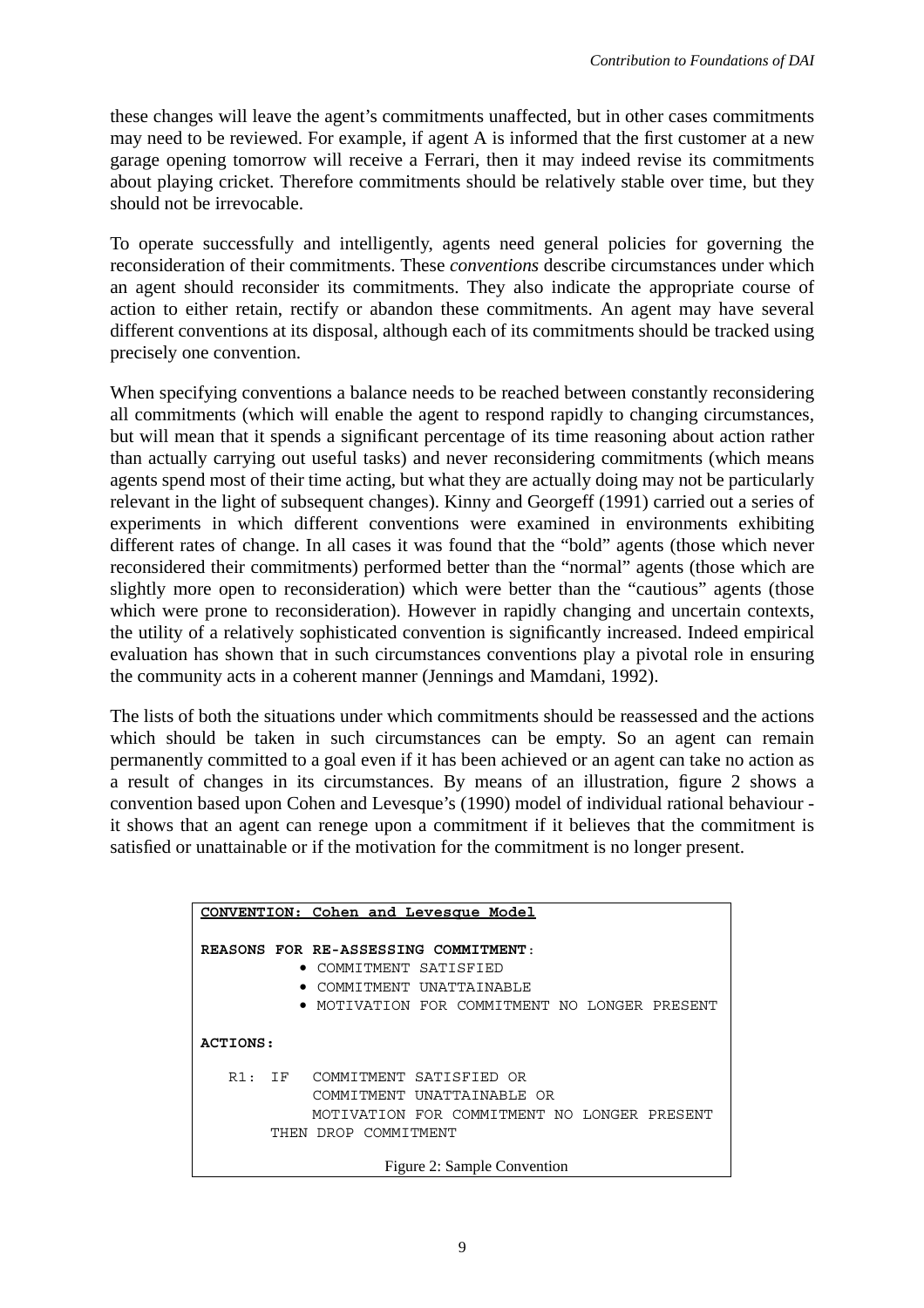#### *3.1.4 Social Conventions*

Although conventions play an important role in DAI systems, they are essentially asocial constructs. They describe how an agent should monitor its commitments, but they do not specify how an agent should behave towards its fellow community members if it alters or modifies its commitments. For goals which are unrelated to other activities this stance is sufficient. However for goals which are inter-dependent, it is essential that the relevant acquaintances are informed of any substantial change which affects their processing, if the community is to act in a coherent manner. For this reason, agents need social conventions which specify how to behave with respect to the other community members when their commitments alter. Designing such conventions is a skilful activity. On the one hand it is important that relevant information pertaining to changes in commitment is disseminated at the earliest possible opportunity; on the other hand, agents should not broadcast information about their commitments each and every time they change because this will over burden the communication resources and needlessly distract the recipients. A sample social convention which reflects this trade-off is shown in figure 3.

```
SOCIAL CONVENTION: Limited-Bandwidth
INVOKE WHEN:
          • LOCAL COMMITMENT DROPPED
          • LOCAL COMMITMENT SATISFIED
ACTIONS:
  R1: IF LOCAL COMMITMENT SATISFIED
       THEN INFORM ALL RELATED COMMITMENTS
  R2: IF LOCAL COMMITMENT DROPPED BECAUSE UNATTAINABLE OR MOTIVATION
                NOT PRESENT
       THEN INFORM ALL STRONGLY RELATED COMMITMENTS
  R3: IF LOCAL COMMITMENT DROPPED BECAUSE UNATTAINABLE OR MOTIVATION
                NOT PRESENT
          AND COMMUNICATION RESOURCES NOT OVERBURDENED
       THEN INFORM ALL WEAKLY RELATED COMMITMENTS
                         Figure 3: Sample Social Convention
```
Ideally the participants should be mutually aware of the convention which governs their interaction. Such awareness is needed if the agents are to minimise the uncertainty in their collaboration and maximise the benefit of the joint action. Thus, for example, if Agent<sub>2</sub> must have resource  $d_{j}^{1}$  to perform  $G_{p,2,2}^{2}$  then it will invoke a task sharing form of cooperation and ask Agent<sub>1</sub> to make this resource available. However merely asking for  $d_j$  to be produced is not sufficient because Agent, also wants to be informed when it is available. To ensure the necessary dissemination occurs, Agent<sub>2</sub> must request that the resource be produced using an appropriate social convention (eg that of figure 3). Whether Agent<sub>1</sub> accepts this proposal will depend upon its personal preferences and the relative authority of the two agents. If the proposal is acceptable, or if Agent<sub>2</sub> can force Agent<sub>1</sub> to use it, then the convention will be adopted. If the proposal is unacceptable, then the two agents will have to enter a negotiation phase to decide upon an acceptable solution. Alternatively, rather than having to determine the social convention for each and every interdependent goal at run time, which will significantly slow down processing, the system designer may stipulate that when two agents interact they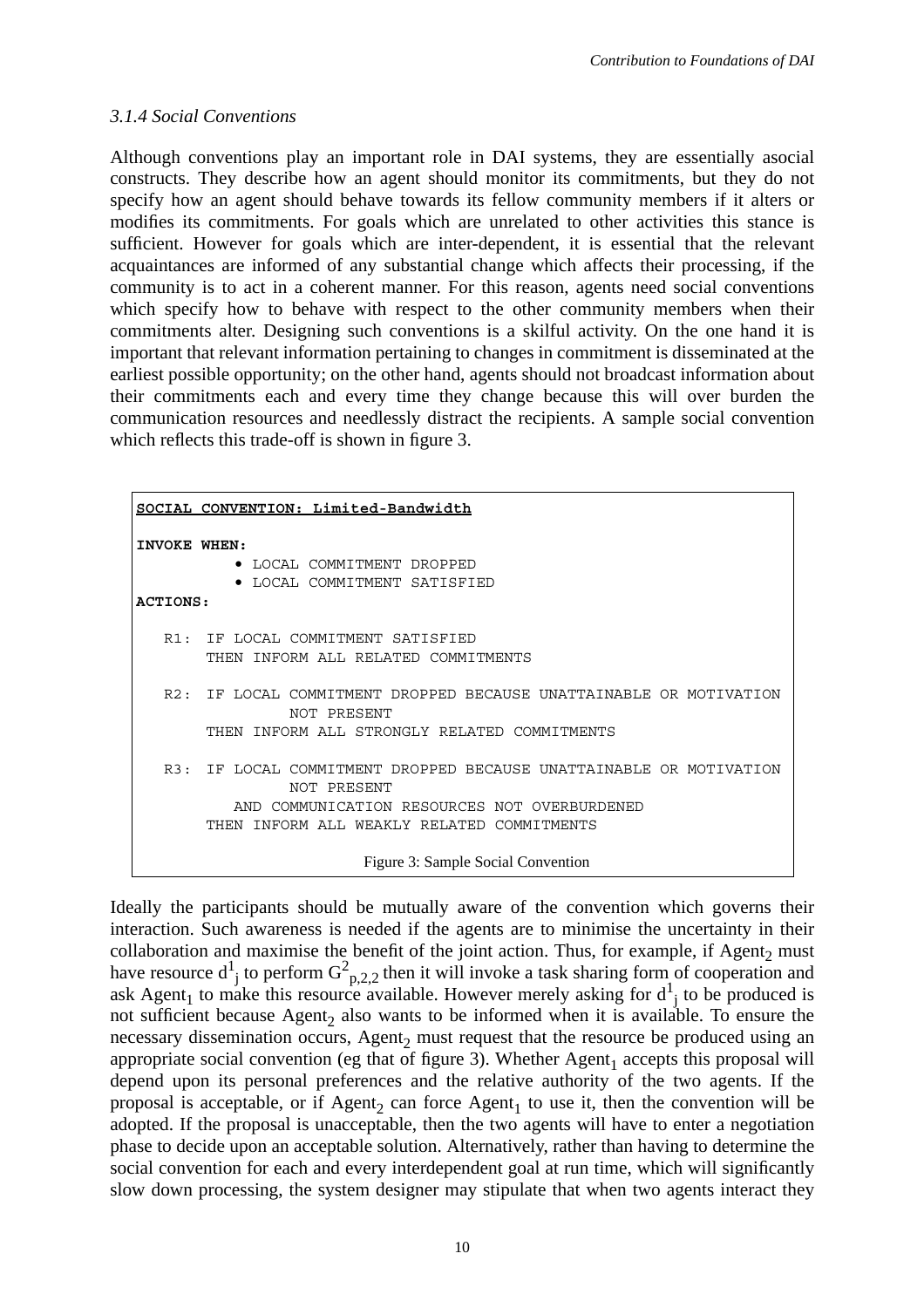will always use a particular convention. He may even specify that the whole community must use a particular convention for all their joint actions.

The social conventions specified up to this point have all been concerned with inter-related individual goals. However all joint actions must have an overarching joint goal and a corresponding joint commitment. This begs the question: how does the social convention for a joint commitment differ from the social convention of an individual commitment which is related to other goals? The answer to this question lies in the mutual support requirement of joint actions. The minimum form of mutual support that a team of cooperating agents should provide to one another is to share information about: (i) the status of their commitment to the shared objective; (ii) the status of their commitment to the given team framework<sup>4</sup>. If an agent's beliefs about either of these issues change, then it is part of the intuitive semantics of joint commitments that all team members are informed. As many joint actions depend upon the participation of all their team members, a change of commitment by one participant can also jeopardise the whole group's efforts. Hence if an agent comes to believe that a fellow team member is no longer jointly committed, it also needs to reassess its own position with respect to the joint action. These three basic assumptions are encoded in a convention which represents the minimum state of affairs for joint commitments (figure 4). Thus whereas any convention can be used for individual commitments (even for those which have related goals), joint commitments require each team member to adhere to the basic joint action convention. In some applications it may be desirable to have more sophisticated joint action conventions, but in every case they must still incorporate these fundamental ideals.

## **BASIC JOINT ACTION CONVENTION INVOKE WHEN:** • STATUS OF COMMITMENT TO JOINT GOAL CHANGES • STATUS OF COMMITMENT TO ATTAINING JOINT ACTION IN PRESENT TEAM CONTEXT CHANGES • STATUS OF JOINT COMMITMENT OF A TEAM MEMBER CHANGES **ACTIONS:** R1: IF STATUS OF COMMITMENT TO JOINT ACTION CHANGES OR STATUS OF COMMITMENT TO PRESENT TEAM CONTEXT CHANGES THEN INFORM ALL OTHER TEAM MEMBERS OF CHANGE R2: IF STATUS OF JOINT COMMITMENT OF A TEAM MEMBER CHANGES THEN DETERMINE WHETHER JOINT COMMITMENT STILL VIABLE Figure 4: Basic Joint Action Convention

## **3.2 Commitments and Conventions: The Cornerstones of Coordination**

Durfee *et al.*, (1989) identify three major ingredients which must be present for successful coordination: (i) there must be structures which enable the agents to interact in predictable

<sup>&</sup>lt;sup>4.</sup> This stipulation covers the situation in which an agent which is initially committed to the joint action decides to leave the team, but continues to pursue the joint objective in an individualistic manner. Detecting this situation is important because the agent which is no longer committed to the team framework will follow its own solution path, without considering its effects on those remaining in the original team.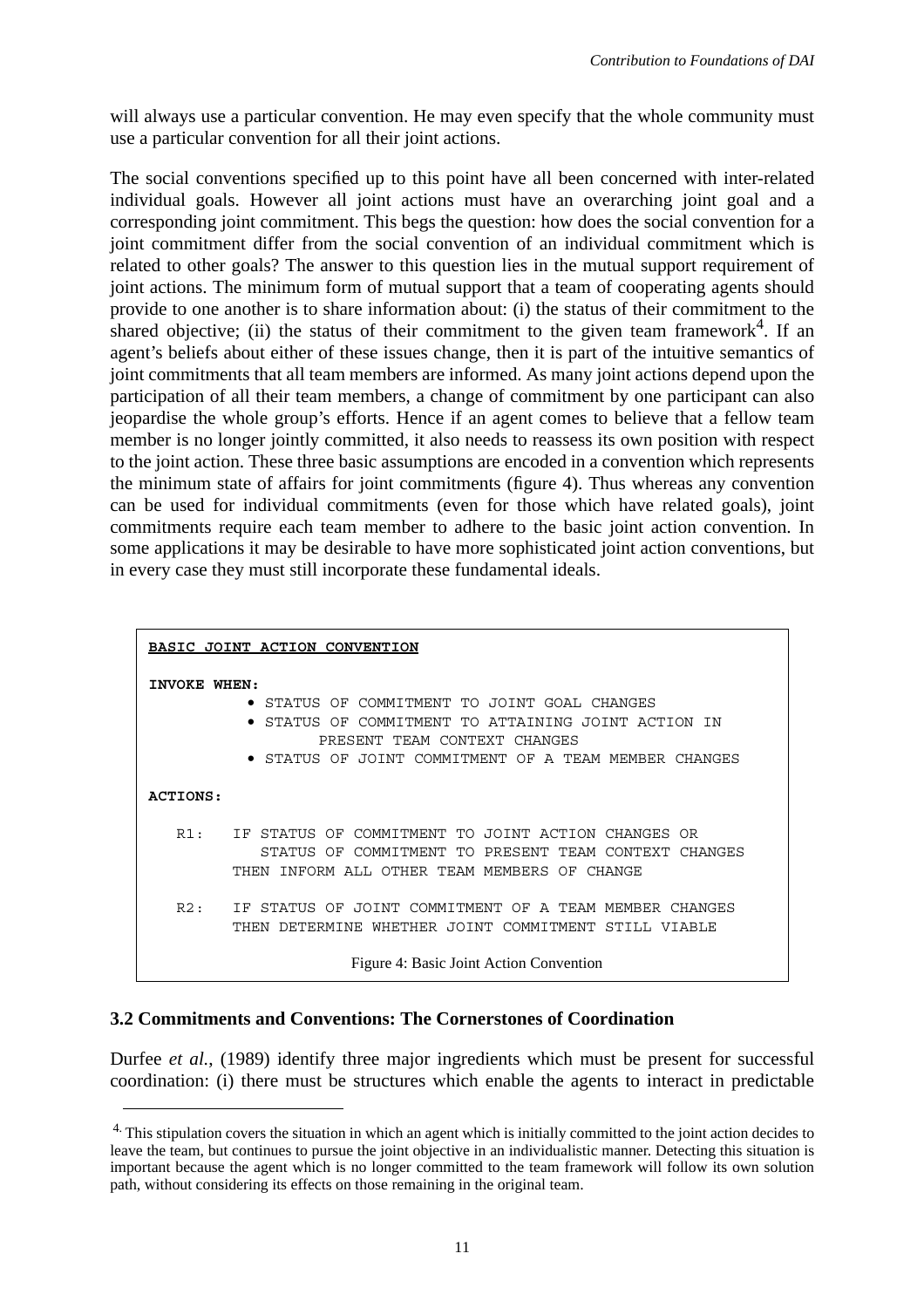ways; (ii) there must be flexibility so that agents can operate in dynamic environments and can cope with their inherently partial and imprecise viewpoint of the community; and (iii) the agents must have sufficient knowledge and reasoning capabilities to exploit the available structure and the flexibility. The final component, which they fail to explicitly mention, is the necessity of structures to provide mutual support to the cooperating agents. In the remainder of this subsection it is shown that: commitments provide the necessary structure for predictable interactions, conventions provide the flexibility needed to operate in dynamic environments, and social conventions provide the necessary degree of mutual support. Thus,

## *Coordination = Commitments + Conventions + Social Conventions + Local Reasoning*

These assertions are demonstrated by examining the multifarious social interactions which occur as a consequence of the various types of goal relationships and goal interdependencies. For each distinct case the central role of commitments, conventions and social conventions is highlighted.

## *3.2.1 Commitments in Goal-Subgoal Relationships*

If the goal being undertaken by a group of cooperating agents involves an "AND" relationship, then all commitments to the sub-goals must be honoured if the parent goal is to succeed. If just one agent reneges, then the other agents' activities are doomed in their present form. Therefore it is only the belief that others will honour their commitments that makes it rational for an agent to carry out its part. Without this confidence no agent would carry out its individual processing, since achievement of the sub-goals in isolation is unlikely to bring it any benefits. Hence AND goals cannot be achieved by cooperative problem solving without the notion of commitment.

If a goal is composed of a number of sub-goals, organised in an "OR" relationship, and these are each assigned to different agents which all carry out their activities in parallel, then failure of one agent to fulfill its commitment will not jeopardise achievement of the parent goal. However if all the agents renege upon their obligations then the parent goal will not be achieved; thus the commitment of at least one agent must be guaranteed. If agents coordinate their activities more closely, and arrange for only one of the alternate sub-goals to be carried out at any one time (to avoid needless duplication), then commitment failure can have serious repercussions for the community's overall level of coherence. For example, if a team agrees that Agent<sub>1</sub> will carry out the subgoal which fulfills the parent goal G, then the remaining agents can continue with their processing and can make subsequent commitments based on the fact that G will indeed be achieved and that they do not have to expend resources towards this end. However if Agent<sub>1</sub> does not honour its pledge, then provided that G is still desired, one of the other agents will have to carry out some unexpected processing activity. This additional work may conflict with commitments which the agent has subsequently made and may result in it having to delay, or even abandon, some of them because additional resources are unexpectedly required to achieve G. Such delays may have a knock-on affect to other agents, causing the community to operate ineffectively and requiring it to undertake a significant amount of replanning.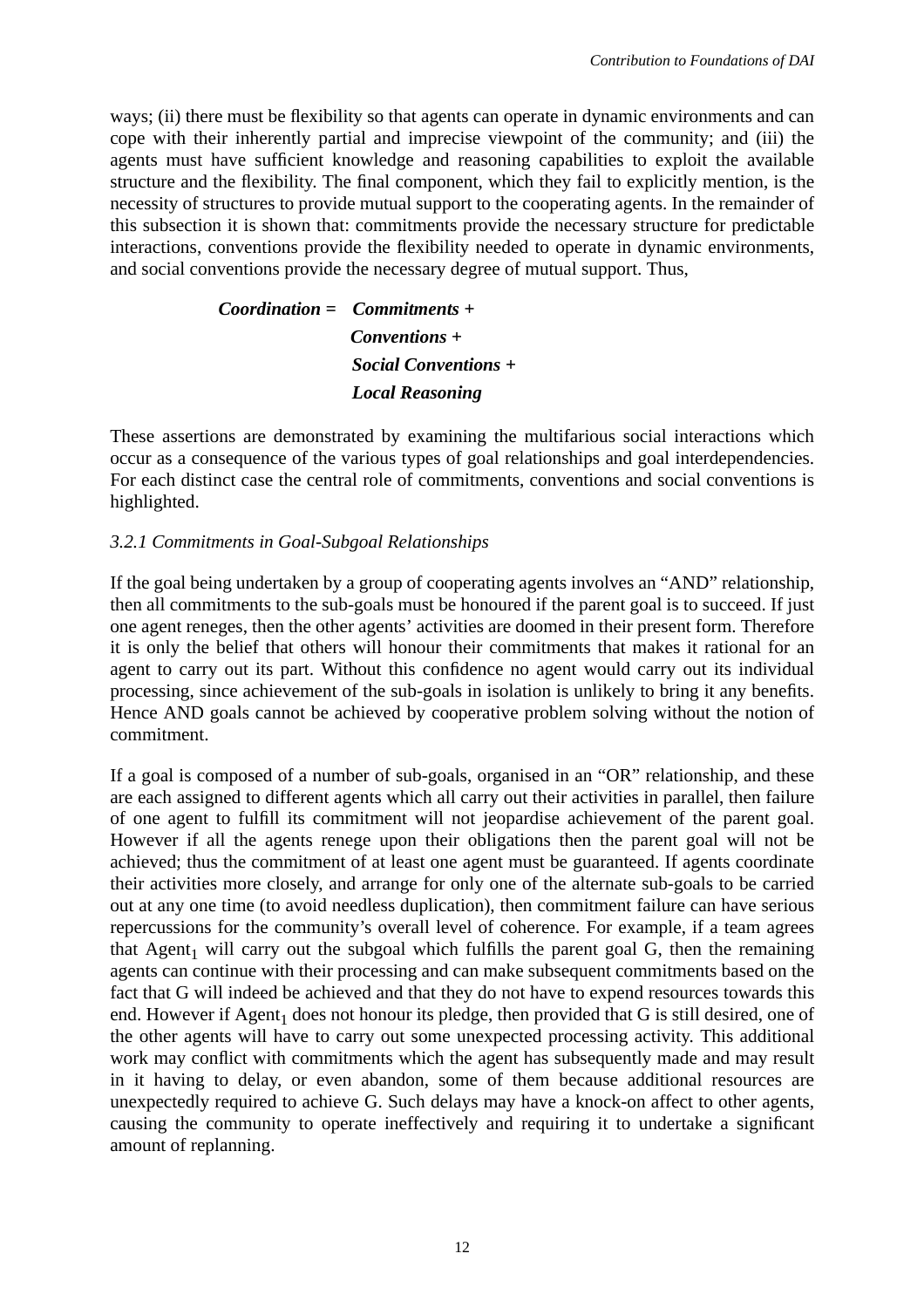## *3.2.2 Commitments in Goal Dependency Relationships*

Consider the situation in which Agent<sub>1</sub> and Agent<sub>2</sub> have the respective interrelated goals  $G<sup>1</sup><sub>1</sub>$ and  $G<sup>2</sup><sub>1</sub>$ . If there is a strong bi-directional dependence then both agents must honour their commitments, otherwise neither of them will be able to achieve their objectives. If the relation is strong but uni-directional  $(G<sup>1</sup><sub>1</sub> \rightarrow G<sup>2</sup><sub>1</sub>)$ , then failure of Agent<sub>1</sub> to honour its commitment means that Agent<sub>2</sub> will be unable to achieve  $G<sup>2</sup><sub>1</sub>$  and it will either have to find an alternative path for achieving the parent goal or abandon it completely.

With weak dependencies, the agents involved may still be able to proceed but this may be in a suboptimal manner. For example, an agent may have delayed processing an action on the premise that an acquaintance will provide it with sufficient information to significantly speed up its problem solving. If this information is no longer forthcoming, because the acquaintance changed its commitments, then the agent has wasted potentially useful processing time. As another example, an agent may select a certain path through the search space in the belief that information which will be provided through a weak dependency will make this path less expensive than its alternatives. But if the agent providing the information reneges upon its commitment and the information is not forthcoming, then the chosen path may be suboptimal.

If the relationship is bi-directional and one agent fails to fulfill its pledge, the agent which is still committed to its side of the bargain may be adversely affected since it chose to undertake the goal believing that it would be able to profit from the commitment of the other agent. In the uni-directional case  $(G_1^1 \rightarrow G_1^2)$  if Agent<sub>1</sub> changes its mind, Agent<sub>2</sub>'s processing of  $G_1^2$  will be adversely affected for the reason described above.

In both the weak and the strong uni-directional cases, if Agent<sub>2</sub> drops its commitment to  $G_1^2$ then this may have a detrimental effect on Agent<sub>1</sub>. This is the case if Agent<sub>1</sub> chose  $G^1_1$ , even though it was locally suboptimal, because the net utility to the community of the performance of the pair  $\{G^1_1, G^2_1\}$  whilst satisfying the specified relationship was higher than if Agent<sub>1</sub> chose an alternative to  $G_1^1$  and Agent<sub>2</sub> chose  $G_1^2$ . However the potential benefits of Agent<sub>1</sub>'s sacrifice were not observed because  $\text{Agent}_2$  failed to carry out its pledge about  $G^2_1$ .

#### *3.2.3 Social Conventions in Goal-Subgoal Relationships*

Social conventions report changes in commitments to dependent agents and are especially important when there is an "AND" relationship between a goal and its constituent sub-goals. Without adequate information dissemination the other agents will remain committed to performing their sub-goals even though they will not satisfy their original purpose of fulfilling the parent goal. This is also the case for "OR" relationships in which only one of the sub-goals is active at any one time. Adherence to a suitable convention provides a secondary degree of confidence in joint actions - the group believes that each individual will do their best to perform their subpart, but if they are unable to keep their commitment then they must inform their fellow team members of their change in state.

## *3.2.4 Social Conventions in Goal Dependency Relationships*

In terms of interagent goal dependencies  $(G_1^1 \rightarrow G_1^2)$ , reports of changes in the status of commitments are essential if the relationship is strong and bi-directional, and if  $Agent_1$  reneges on its goal and the relation is strong and uni-directional. In all other cases reports on changes in commitments are desirable in that they may enable the agent which is still committed to reassess its position. This may result in it choosing a different path through the graph - either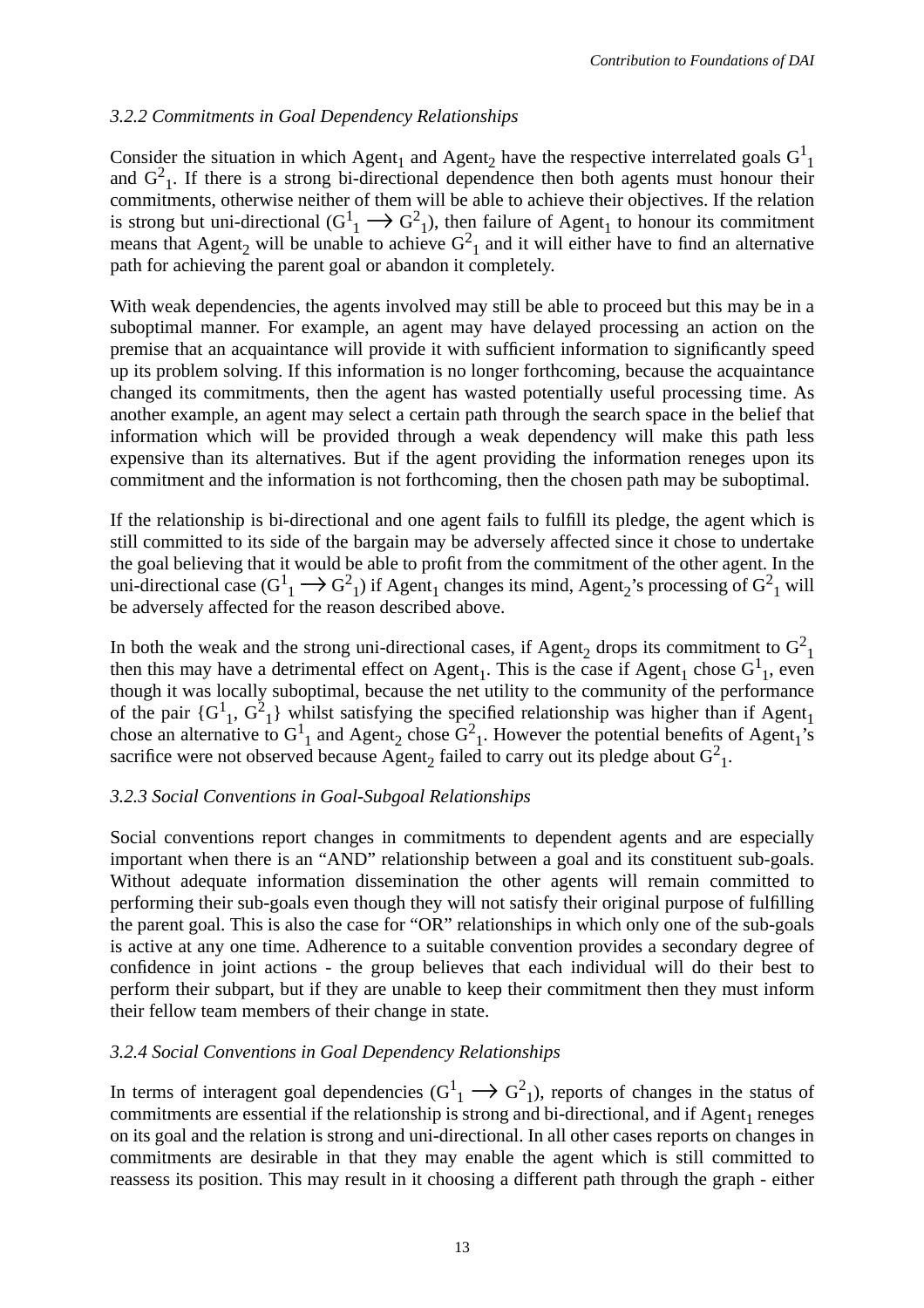because it is freed from the constraint of having to honour the relationship or because it can no longer benefit from the interaction with the agent which is no longer committed.

## *3.2.5 The Basic Joint Action Convention, Joint Commitments and Joint Goals*

With respect to joint actions, the most important feature of joint commitments and social conventions is that they enable individuals to make assumptions about the actions of other community members. They provide a degree of predictability to counteract the uncertainty caused by the distribution of control. So for the joint goal  $G^{1,2}$ <sub>m</sub>, Agent<sub>2</sub> can carry out  $G^2$ <sub>m,2</sub> in the knowledge that Agent<sub>1</sub> is probably performing  $\overline{G}^1_{m,1}$  and that, if it is not, then it will at least be trying to inform it of this change (because of the basic joint action convention). Without this assurance there would be no point in Agent<sub>2</sub> even starting  $G_{m,2}^2$  since it is only carrying out this activity to achieve the joint goal and the joint goal requires both sub-goals to be fulfilled. Thus each agent is only carrying out its respective action because it believes that the other is also doing its bit.

## **4. Common Coordination Techniques and their use of Commitments and Conventions**

In this section three of the most common mechanisms for managing the coordination process in DAI systems are presented and analysed - these include organisational structuring (section 4.1), exchanging meta-level information (section 4.2), and multi-agent planning (section 4.3). For each technique there is a brief statement about how it facilitates the coordination of behaviour, what its main characteristics are and how it can be reformulated in terms of the centrality of commitments and conventions hypothesis.

### **4.1 Organisational Structures**

In the context of DAI systems, an organisational structure can be viewed as a pattern of information and control relationships between individuals (Gasser, 1992). These control relationships, be they hierarchical, heterarchical or flat, are responsible for designating the relative authority of the agents and for shaping the types of social interaction which can occur. For example, when building a community of agents for diagnosing faults in an electricity network (Cockburn and Jennings, 1995), the system designer may specify a functional organisation (agent<sub>1</sub> works on high voltage faults, while agent<sub>2</sub> works at the low voltage level) or a spatial organisation (agent<sub>1</sub> deals with all types of faults in region<sub>1</sub>, agent<sub>2</sub> with all types of faults in region<sub>2</sub>). Concentrating on the spatial distribution, and assuming the interest areas of the agents overlap, the authority relationships determine how redundances are avoided - in a hierarchy, high level nodes inform the lower level ones of the activities they are to pursue; whereas in a flat structure this process is only achievable through direct negotiation between the parties concerned.

The relationships specified by the organisational structures give general, long-term information about the agents and the community as a whole. They aid the coordination process by specifying which actions an individual will undertake and by providing a means of dividing up the search space without having to go into detail about the particular sub-trees. Other authors have followed this basic approach using different terminology - Singh (1990) employs the notion of "strategies" to provide an abstract specification of the behaviour of an agent or a group and Werner (1989) uses "roles" for describing expectations about individual behaviour. Shoham and Tennenholtz (1992) propose a more detailed organisational form which they term a "social law". With this approach, the society adopts a set of laws (eg road traffic rules) which specify how individuals should behave. Each programmer is then committed to obeying these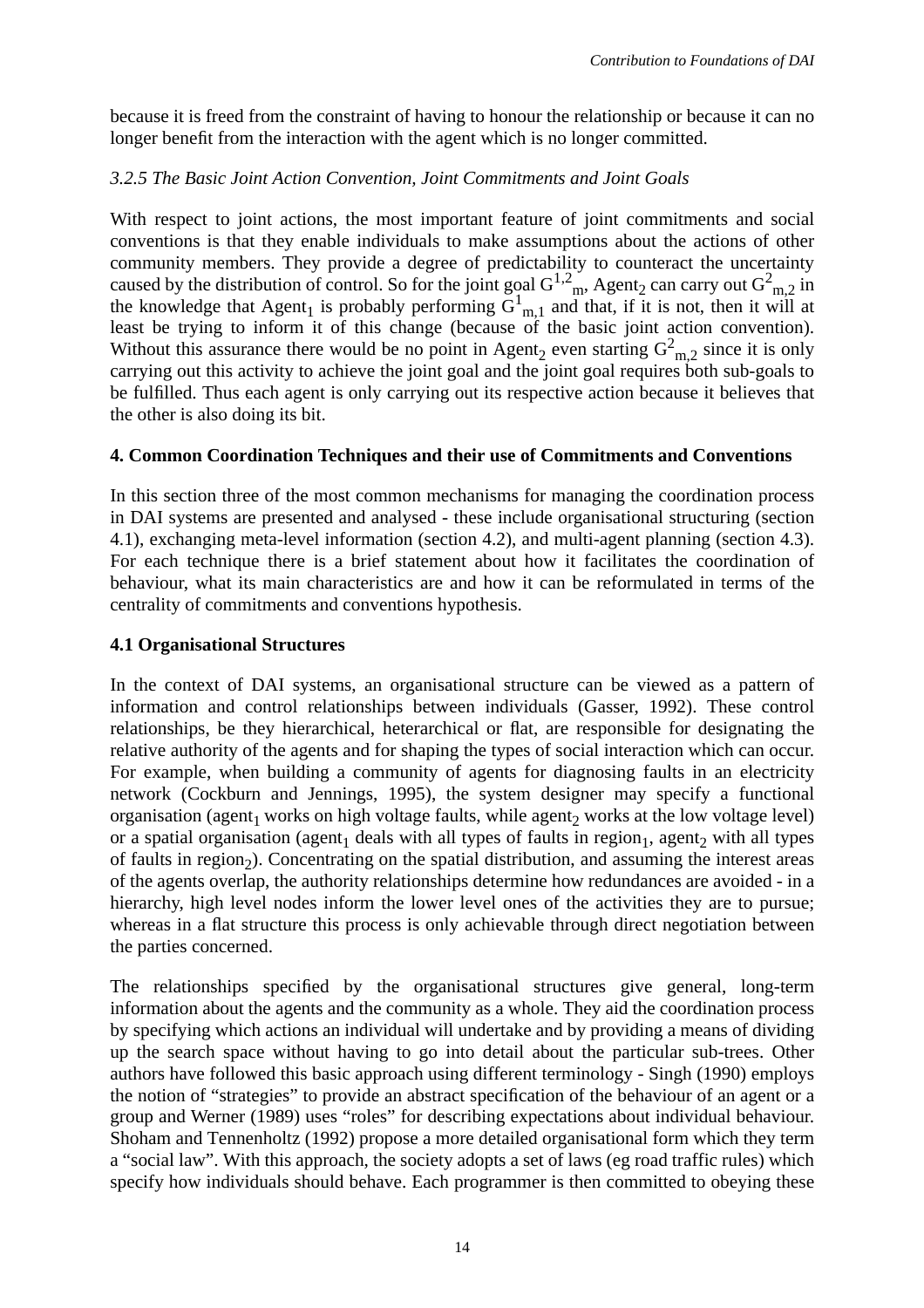laws when building his individual agent. The design process is simplified because it can be assumed that all the other agents will adhere to the specified law.

As a specific illustration of this approach consider the Distributed Vehicle Monitoring Testbed (Decker, 1995) which simulates a spatially organised community of agents performing a distributed interpretation to track vehicles moving amongst them. Each agent decides which areas of the search space to explore based upon its current local view and its organisational knowledge of its role in the community. In this context, coordination consists of two concurrent activities: the construction and maintenance of a community-wide organisational structure, and the continuous elaboration of this structure into precise activities using the local knowledge and control capabilities of each agent. The organisation itself is specified as a set of "interest areas" and as a set of priority ratings. The former indicate what, when and to whom information should be sent; the latter indicate how to evaluate the importance of processing different types of goals. The authority relationships indicate the relative priorities which should be attached to processing externally generated goals versus local goals.

When an agent undertakes a particular role within an organisation it is, in fact, making a highlevel commitment about the types of activity it will pursue. For instance in the electricity management scenario, if agent<sub>1</sub> undertakes the role of diagnosing high-voltage faults, other agents will expect it to undertake work in this area. They will make subsequent decisions in their local problem solving based on the assumption that agent<sub>1</sub> will indeed be dealing with all the faults on the high voltage network.

Although they are relatively long-term structures, it has been shown that different organisations are appropriate for different problem situations and performance requirements (Malone, 1987). Hence as a situation evolves, the community may need to periodically reassess its structure to determine whether it is still appropriate or whether a rearrangement would be beneficial - see the work of Ishida *et al.* (1990) for an illustration of the dynamic reorganisation of a group of cooperating agents in response to changes in the environment. In the electricity management scenario, for example, the community may decide that it is best to replace the agent carrying out high-voltage diagnosis with several spatially distributed agents so that the load and the reliance upon any one individual is reduced. This evaluation corresponds to a convention for the organisational structure.

## **4.2 Meta-Level Information Exchange**

Meta-level information exchange involves agents sending each other control level information about their current priorities and focus (Gasser, 1992). For example in the functionally distributed electricity management scenario described in the previous subsection, agent<sub>1</sub>, which is working on the low voltage network, may indicate that it believes the most important fault is in region<sub>1</sub>. Upon receiving this information, agent<sub>2</sub>, which is working on the highvoltage network, may also decide to concentrate its efforts on this region to determine whether the fault being experienced on the low voltage network is in fact a manifestation of a problem with the high voltage system (eg no supply is getting through).

Durfee (1995) has developed a meta-level information exchange mechanism, called Partial Global Planning, in which agents build and share local plans as a means of identifying potential improvements to coordination. These partial global plans (PGPs) are exchanged by agents as a means of building representations of their acquaintances' activities - they indicate which goals will be pursued and in what order, what results will be achieved and how long each goal is likely to take. Individual community members then use a model of themselves and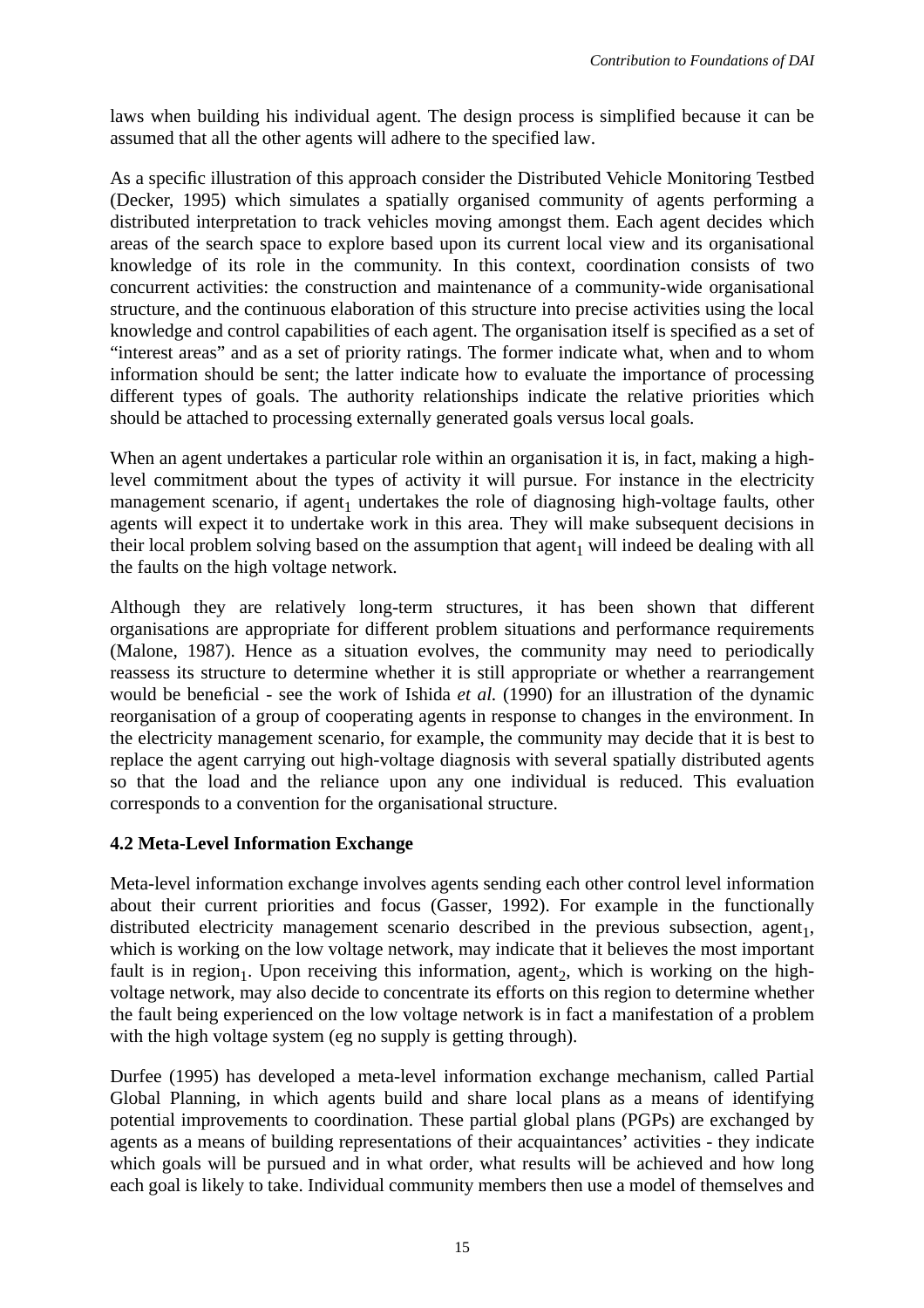a representation of their acquaintances to identify when agents have PGPs whose objectives are part of some larger community effort. If such complementary activities are detected, the related PGPs are combined into a single, larger PGP which provides a more complete view of the group's activities. Agents can then revise their other PGPs to reflect the new position. As a specific example, a PGP could indicate that the outcome of one agent's task provides useful predictive information for an acquaintance. This expectation, together with the accompanying transmission of the information, would then be explicitly represented in the PGP, resulting in a plan to use information resources more effectively. As a second example, an agent may survey its current view of community-wide PGPs and identify acquaintances which are being under utilised, whilst there are others which are overburdened. By modifying the relevant PGPs, the agent could propose how the community could transfer subproblems so as to work better as a team.

Meta-level information exchange is a medium term source of knowledge about an agent's commitments - shorter than organisation structures but longer than multi-agent planning approaches (section 4.3). It enhances coordination only to the degree to which it is accurate indeed inaccurate information may be more detrimental than no information at all. Again it can be seen that once an agent indicates it will work in a particular region of the search space, it is important to honour that commitment - failure to do so will result in misleading information being spread around the network and incoherent problem solving. However, as with the other approaches, commitments should not be irrevocable; some form of convention is needed for monitoring their progression. With the PGP approach, for example, agents often altered their local plans, either because new tasks arrived or because actions took longer than expected, and so their commitments needed to be updated. However if agents informed each other of every minor change in their commitments, it could cause a chain-reaction which spreads throughout the system. Therefore agents adopted an implicit convention in which they informed their acquaintances only when the deviations were deemed significant.

## **4.3 Multi-Agent Planning**

With the multi-agent planning approach to coordination, agents usually form a plan which specifies all their future actions and interactions with respect to achieving a particular objective. It details, before execution commences, the areas of the search space that will be traversed and the route each agent should take at each decision point in the activity<sup>5</sup>. Multiagent plans are typically built to avoid inconsistent or conflicting actions, particularly with respect to the consumption of scarce resources.

Multi-agent planning differs from organisational structuring and meta-level information exchange in terms of the level of detail to which it specifies every agent's activities. With this approach, agents know in advance exactly what actions they will take, what actions their acquaintances will take and what interactions will occur. By requiring such a complete specification of behaviour, the plans can only realistically have a short time horizon because of problems with the unpredictability and dynamicity of events in the environment. As plan construction has to take into account all the possible choice points the agent would have reached, without the benefit of constraining information from actual execution, this approach often requires substantially more computational and communication resource than the other two mechanisms.

 $<sup>5</sup>$  Partial global planning differs from multi-agent planning in that the former does not require the agents to reach</sup> mutual agreements about all of their activities before they start acting. Indeed because the partial plans can change so fluidly and because it takes time to propagate changes such agreements may never be attained.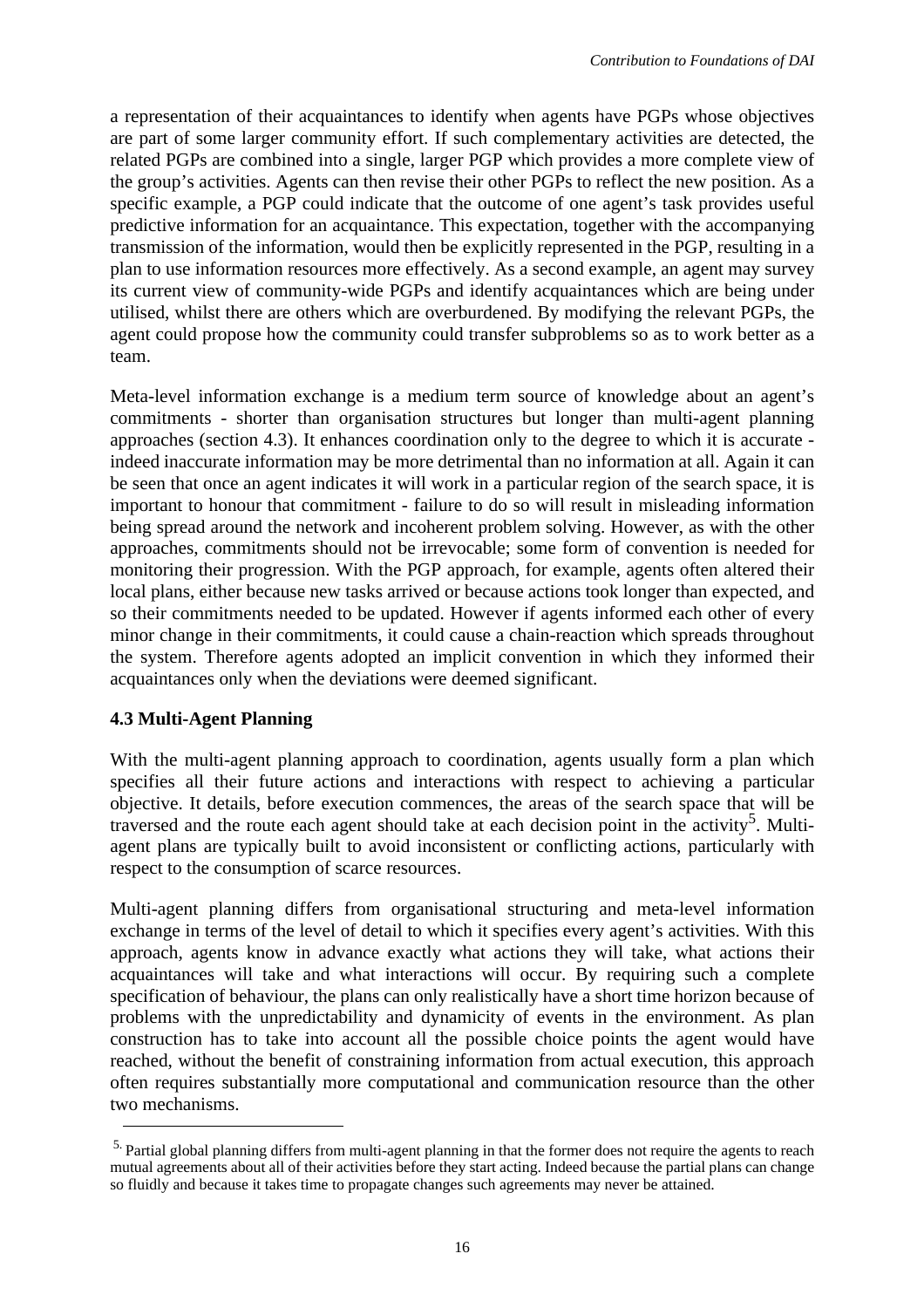There are two basic approaches to multi-agent planning: centralised and distributed. Georgeff (1983) built a system in which the plans of individual agents were developed separately and then sent to a central coordinator which analysed them to identify potential interactions. The coordinator then identified those interactions which had the potential to cause conflicts and grouped the sequences of unsafe actions to create critical regions. Finally, communication primitives were inserted into the individual plans so that the agents synchronised their activities appropriately. Cammarata *et al.* (1983) also devised a centralised multi-agent planning system (for the air traffic control domain). In their system, each aircraft (agent) sends the coordinator information about its intended actions. The coordinator then builds a plan which specifies all of the agents' actions, including the actions that they, or some other node, should take to avoid collisions. With distributed multi-agent planning, the plan is developed by several agents. This means there may be no one individual with a view of the entire community's activities and hence detecting and resolving undesirable interactions becomes significantly more difficult. Corkill (1979) devised a distributed hierarchical planner based on NOAH (Sacerdoti, 1977) where agents represent each other using MODEL nodes and plan execution is coordinated by using explicit synchronisation primitives. Rosenschein and Genesereth (1985) used a logic-based approach to study how agents with a common goal, but different local knowledge, could exchange information to converge on identical plans.

Once a plan has been devised, the agents involved are committed to performing the specified actions. If they believed that their acquaintances are unlikely to keep their pledges, then they would not enter the planning phase in the first place because it is such a resource consuming activity. Commitments are, therefore, the foundation of this approach. There is no latitude for deviation from the agreed course of action because it may introduce resource conflicts or other undesirable side-effects which would impair the community's performance. However the situation may change so radically between generation and execution that if the plan was performed the benefit would be negligible or even negative. In this case it is worth entering a replanning phase to produce a more profitable alternative (Kambhampati and Hendler, 1992; Pollack, 1992). Hence there is a need for conventions to determine when replanning is necessary and whether the existing plan should be reused or whether a fresh plan should be devised.

## **5. Conclusions**

This paper has argued that the process of coordination is built upon four main structures commitments, conventions, social conventions and local reasoning capabilities. Furthermore it has hypothesised that **all** coordination mechanisms can be expressed using these concepts; to demonstrate this point three of the most common coordination techniques have been reformulated in these terms.

Having posited the key structures it is important that the model is refined in order to more precisely discriminate between a number of different types of social interaction. This refinement should be undertaken by two parallel strands of work: (i) by building DAI applications which explicitly use these concepts (see Huang *et al.*, 1994 for an illustration from the domain of distributed patient care); and (ii) by producing more precise models of some of the key concepts (see Wooldridge and Jennings (1994) for a first formulation of commitments and conventions using a quantified multi-modal logic). This subsequent work should aim to address the following issues:

<sup>•</sup> Produce a finer grain classification of the types of goal interdependency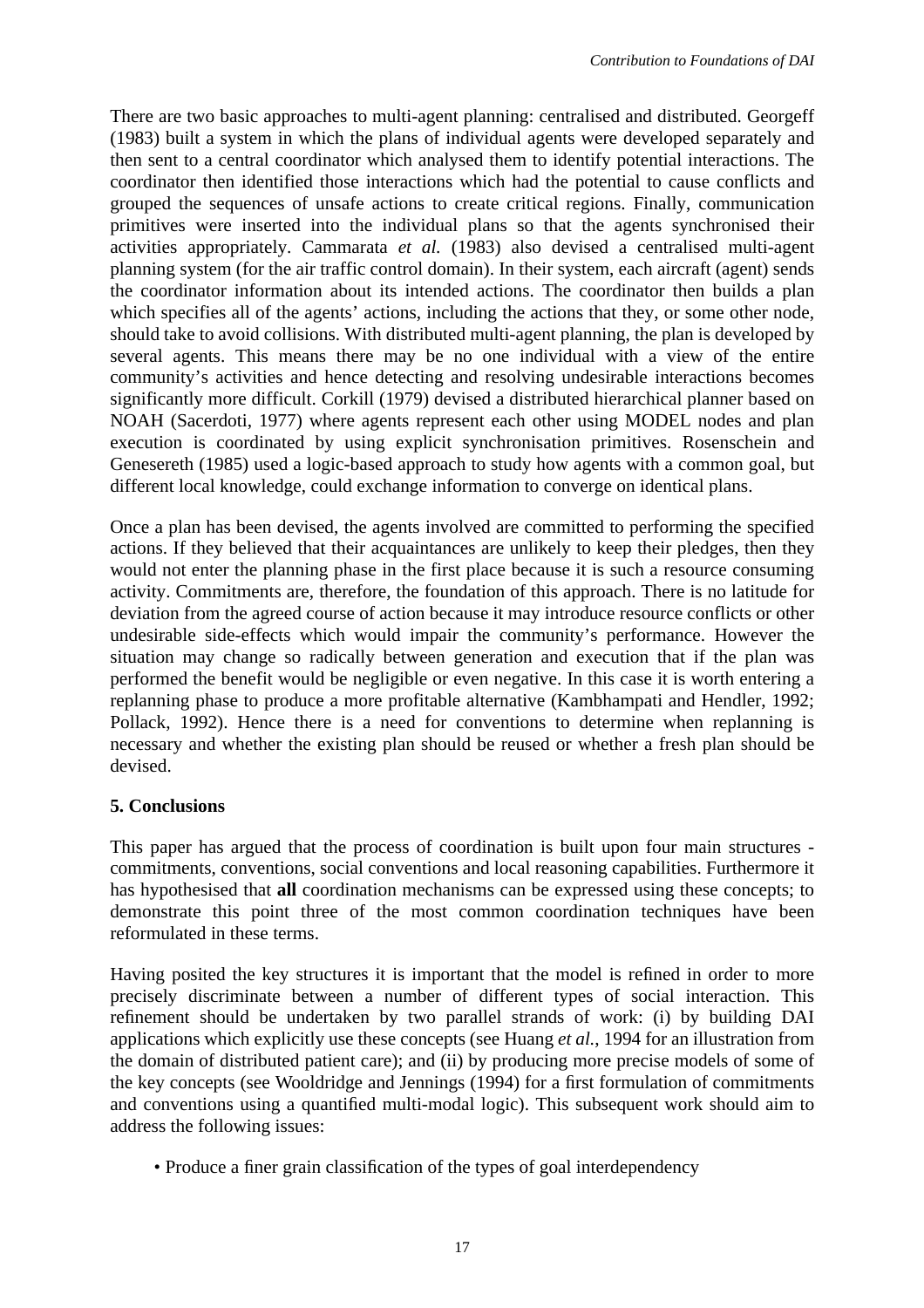- Provide a methodology for designing appropriate conventions and social conventions
- Characterise the process by which social conventions are agreed

• Provide mechanisms which support robust coordination in the face of uncertainty about the social convention which is in operation during a given interaction

• Provide empirical evidence of the effectiveness of different conventions in various environmental and domain circumstances

• Provide a means of characterising the local reasoning which is required to support coordinated behaviour

#### **Acknowledgement**

This is a refined and updated version of the paper which appeared in The Knowledge Engineering Review.

#### **References**

Becker, H. S., (1960) "Notes on the Concept of Commitment" *American Journal of Sociology* **66** (1) pp 32-40.

Bond, A. H., (1989) "Commitment: Some DAI insights from Symbolic Interactionist Society" *Proc. of 9th Workshop on Distributed AI*, Bellevue, WA, pp 239-261.

Bratman, M. E., (1987) "*Intention, Plans and Practical Reason*" Harvard University Press.

Bratman, M. E., (1992) "Shared Cooperative Activity" *The Philosophical Review* **101** (2) pp 327-341.

Cammarata, S., McArthur, D., and Steeb, R., (1983) "Strategies of Cooperation in Distributed Problem Solving" *Proc. Int. Joint Conf. on AI*, Karlsruhe, Germany, pp 767-770.

Clearwater, S. H., Huberman, B. A., and Hogg, T., (1991) "Cooperative Solution of Constraint Satisfaction Problems" *Science* **254** pp 1181-1184.

Cockburn, D., and Jennings, N. R., (1995) "ARCHON: A Distributed Artificial Intelligence System for Industrial Applications" in this volume.

Cohen, P. R., and Levesque, H. J., (1990) "Intention is Choice with Commitment" *Artificial Intelligence* **42** pp 213-261.

Cohen, P. R., and Levesque, H. J., (1991) "Teamwork" *No*û*s* **25** (4) pp 487-512.

Corkill, D. D., (1979) "Hierarchical Planning in a Distributed Environment", *Proc. Sixth Int. Joint Conf. on AI*, Cambridge, MA., pp 168-175.

Corkill, D. D., and Lesser, V. R., (1986) "The Use of Meta-Level Control for Coordination in a Distributed Problem Solving Network" *Proc. Int. Joint Conf. on AI*, Karlsruhe, Germany, pp 748-756.

Decker, K., (1995) "Distributed Artificial Intelligence Testbeds", in this volume.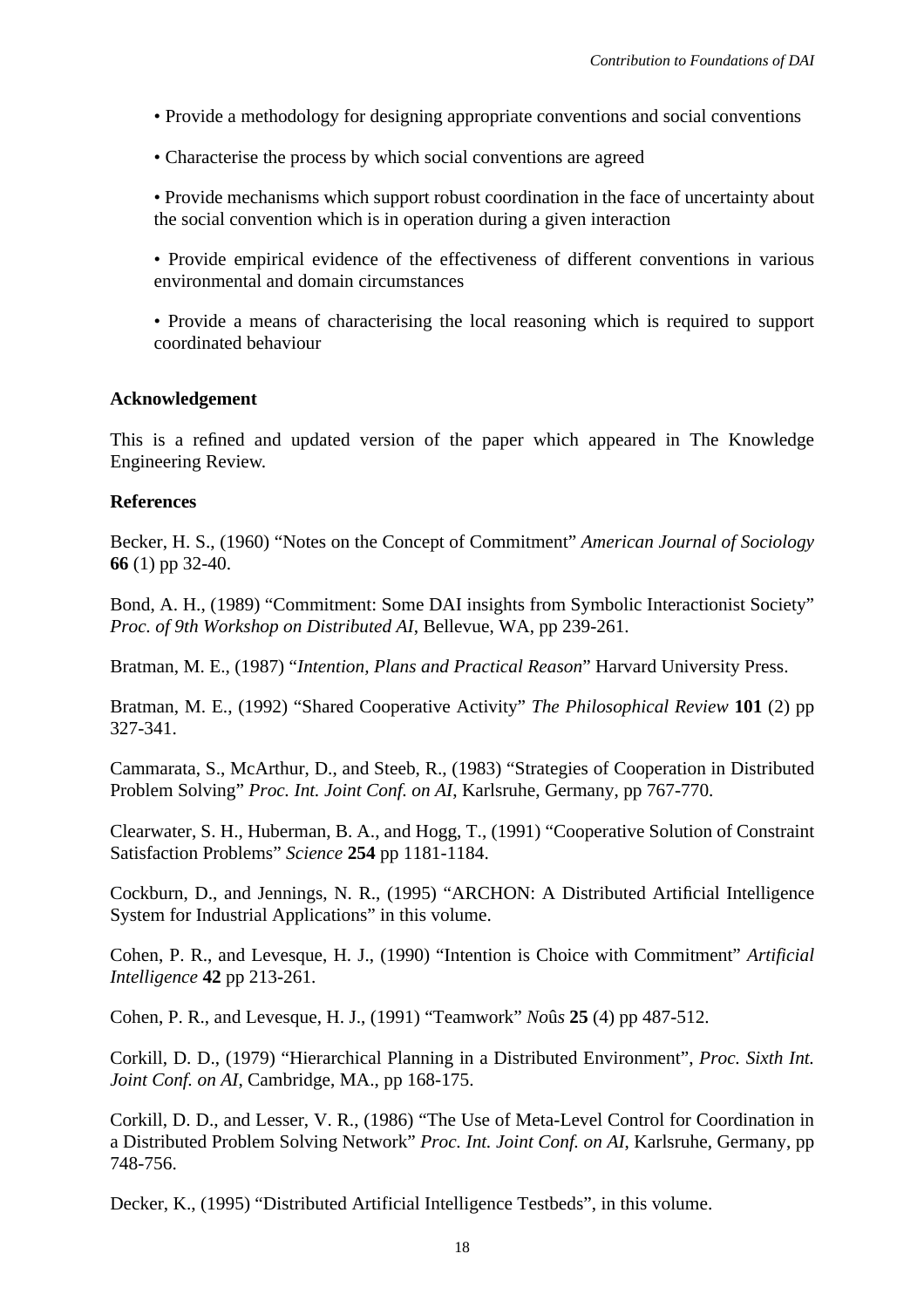Dennett, D. C., (1987) "*The Intentional Stance*" MIT Press.

Durfee, E. H., (1995) *"*Planning in Distributed Artificial Intelligence" in this volume.

Durfee, E. H., Lesser, V. R., and Corkill, D. D., (1987) "Coherent Cooperation among Communicating Problem Solvers" *IEEE Trans. on Computers* **36** pp 1275-1291.

Durfee, E. H., Lesser, V. R., and Corkill, D. D, (1989) "Trends in Cooperative Distributed Problem Solving" *IEEE Trans. on Knowledge and Data Engineering* **1** (1) pp 63-83.

Durfee, E. H., and Montgomery, T. A., (1991) "Coordination as Distributed Search in a Hierarchical Behaviour Space" *IEEE Trans. on Systems Man and Cybernetics* **21** pp 1363- 1378.

Fikes, R. E., (1982) "A Commitment-Based Framework for Describing Informal Cooperative Work" *Cognitive Science* **6** pp 331-347.

Galbraith, J., (1973) "*Designing Complex Organizations*" Addison-Wesley.

Gasser, L., (1992) "DAI Approaches to Coordination" in *Distributed Artificial Intelligence: Theory and Praxis* (eds. N. M. Avouris and L. Gasser) Kluwer Academic Publishers pp 31-51.

Georgeff, M. P., (1983) "Communication and Action in Multi-Agent Planning" *Proc. of National Conf. on AI,* Washington, DC, pp 125-129.

Gerson, E. M., (1976) "On Quality of Life" *American Sociological Review* **41** pp 793-806.

Grosz, B. J., and Sidner, C. L., (1990) "Plans for Discourse" in *Intentions in Communication*, (eds P.R.Cohen, J.Morgan and M.E.Pollack), pp 417-444, MIT Press.

Huang, J., Jennings, N. R., and Fox, J., (1994) "Cooperation in Distributed Medical Care" *Proc. Int. Conf. on Cooperative Information Systems*, Toronto, Canada.

Huberman, B. A., and Hogg, T., (1988) "The Behaviour of Computational Ecologies" in *The Ecology of Computation* (ed. B. A. Huberman), pp 77-115, North Holland.

Kambhampati, S., and Hendler, J. A., (1992) "A Validation Structure Based Theory of Plan Modification and Reuse" *Artificial Intelligence* **55** pp 193-258.

Kornfield, W. A., and Hewitt, C. E., (1981) "The Scientific Community Metaphor" *IEEE Trans. on Systems Man and Cybernetics*, **11** (1) pp 24-33.

Ishida, T., Yokoo, M., and Gasser, L., (1990) "An Organisational Approach to Adaptive Production Systems", *Proc of 8th National Conf. on Artificial Intelligence*, Boston, USA, pp 52- 58.

Jennings, N. R., (1992) "Towards a Cooperation Knowledge Level for Collaborative Problem Solving" *Proc. 10th European Conf. on AI*, Vienna, Austria, pp 224-228.

Jennings, N. R., (1993) "Commitments and Conventions: The Foundation of Coordination in Multi-Agent Systems" *The Knowledge Engineering Review* **8** (3) pp 223-250.

Jennings, N. R., (1994) "Controlling Cooperative Problem Solving in Industrial Multi-Agent